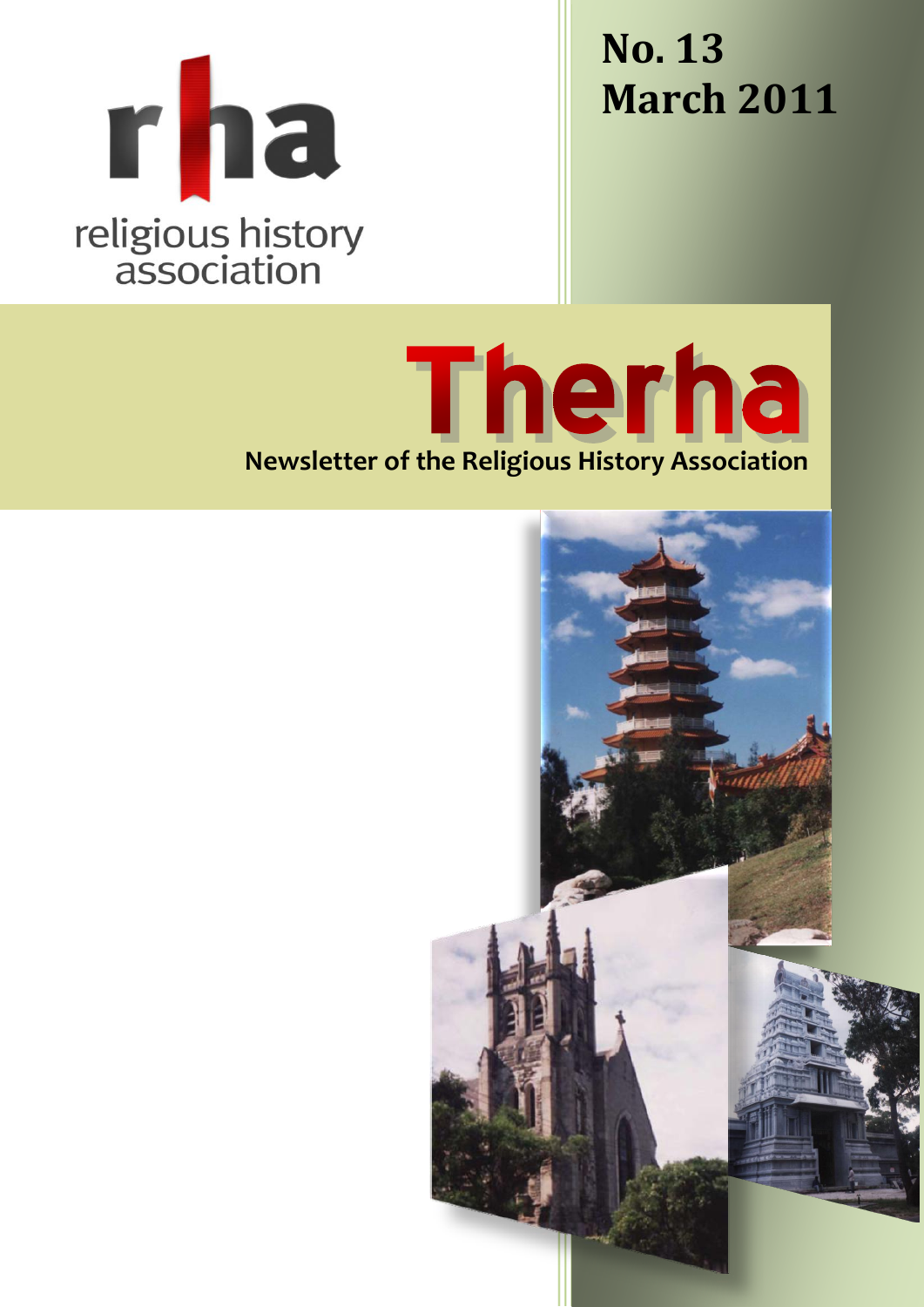

# **CONTENTS**

| <b>PRESIDENT'S REPORT</b>                                                | $\mathbf 2$             |
|--------------------------------------------------------------------------|-------------------------|
| <u>COMMISSION INTERNATIONALE d'HISTOIRE ET d'ÉTUDES DU CHRISTIANISME</u> | $\mathbf 3$             |
| <u>JOURNAL OF RELIGIOUS HISTORY: EDITORS' REPORT</u>                     | 4                       |
|                                                                          |                         |
| <b>CORRESPONDENTS' REPORTS:</b>                                          |                         |
|                                                                          |                         |
| <b>NEW ZEALAND</b>                                                       | $\overline{\mathbf{5}}$ |
| <b>VICTORIA</b>                                                          | 6                       |
| <u>QUEENSLAND</u>                                                        | 11                      |
| <u>SOUTH AUSTRALIA</u>                                                   | 12                      |
| <b>MACQUARIE</b>                                                         | 15                      |
| <b>TASMANIA</b>                                                          | 17                      |
| <b>NEW SOUTH WALES</b>                                                   | 20                      |
| <b>SYDNEY</b>                                                            | 21                      |
| <u>AUSTRALIAN CATHOLIC UNIVERSITY</u>                                    | 24                      |

## **OBITUARIES**

| <b>ALAN GILBERT</b>              | 28 |
|----------------------------------|----|
| <b>MARLEY (J.F.M.D.) STEPHEN</b> | 29 |

| <b>EDITIORIAL &amp; SUBSCRIPTION ENQUIRIES</b> |  |
|------------------------------------------------|--|
| <b>OFFICE BEARERS</b>                          |  |

**Cover photographs, from left to right:**

**St Thomas**' **Catholic Church, Lewisham NSW, photographed by Carole M. Cusack, 1997. Pagoda, Nan Tien Temple, Berkeley NSW, photographed by Carole M. Cusack, 1997. Hindu Temple, Helensburgh, NSW, photographed by Carole M. Cusack, 1997.**

**The Religious History Association exists for the following objects:**

- **to promote and advance the study of religious history in Australia**
- **to promote the study of all fields of religious history**
- **to encourage research in Australian religious history**
- **to publish the** *Journal of Religious History*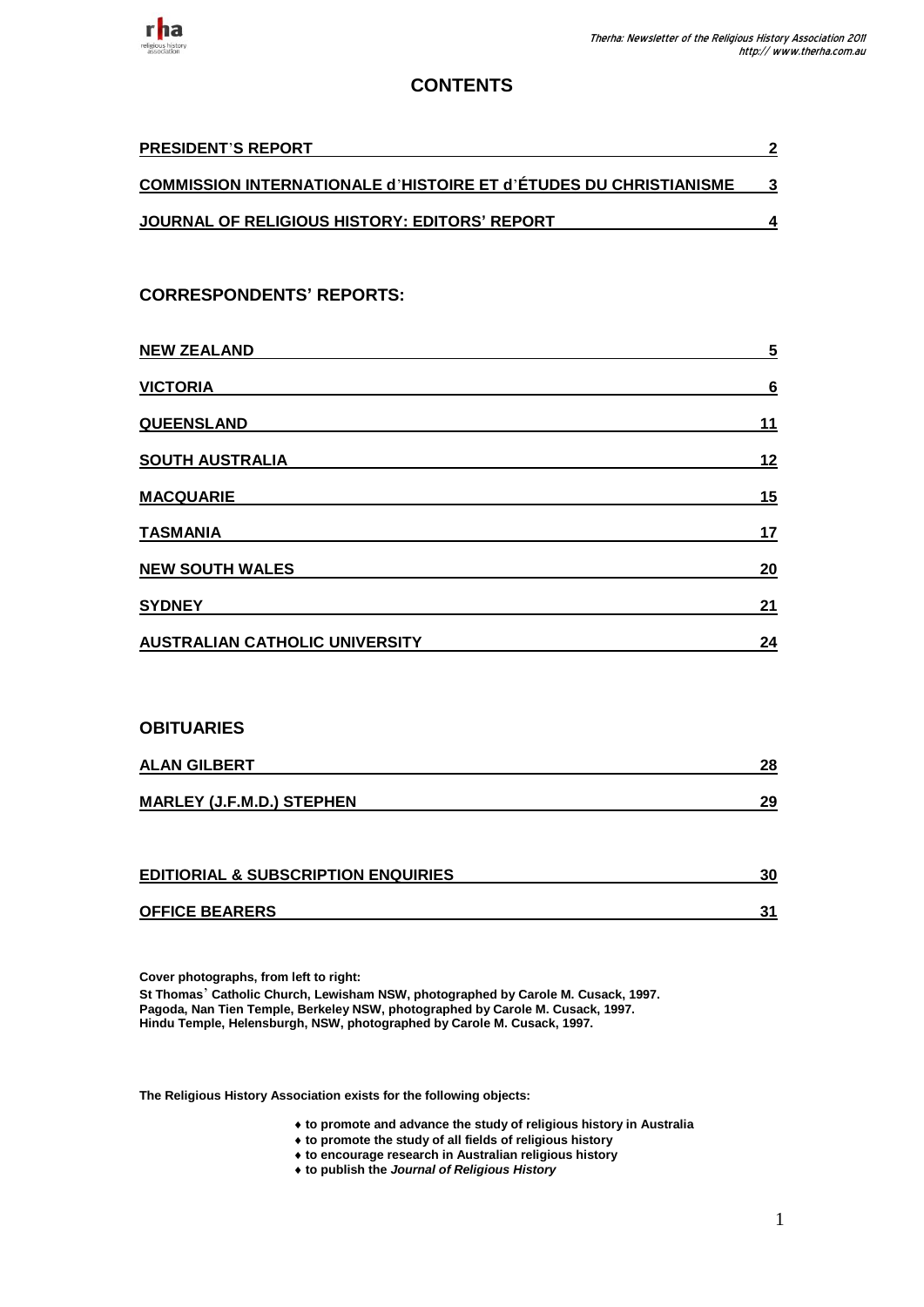

# **Religious History Association - President**'**s Report for 2010**

**The Religious History Association** is both an old and a new organisation. It is new in the sense that it held its first Annual General Meeting as recently as December 2010 during which the first executive committee was formally elected for a two year term. However, the RHA is not really new but the outcome of a peaceful merger between **the Association for the Journal of Religious History** and **the Religious History Society** to form Australia's first truly national scholarly society for the advance of religious history. We now can look forward to many more years of promoting the discipline of religious history in Australia through both the *Journal of Religious History* and the regular conferences, workshops and newsletters of the Association.

The first Annual General Meeting of the Religious History Association was held on Monday 8<sup>th</sup> November 2010, 5:00pm – 7:00pm, Woolley Common Room, University of Sydney. The meeting included the formal election of the interim RHA committee. **Hilary Carey (President), John Gascoigne (Treasurer), Stuart Piggin (Secretary), and Ian Tregenza, Shurlee Swain, Philip Almond, Carole M. Cusack and Christopher Hartney**, and the RHA email circulation list.

Parly in celebration of the successful merger, it is my pleasure to congratulate the six foundation Fellows of the Religious History Association who include long-serving members of the Association for the Journal of Religious History: Bruce Mansfield, foundation Editor of the Journal of Religious History, together with Ruth Frappell, Leighton Frappell, Geoff Oddie, Deryck Schreuder, and Garry W. Trompf. Profiles and photographs of the new Fellows are available on the RHA website.

Much of 2010 was taken up with creating the administrative structures needed to support an organisation in the contemporary, digital age. Hence, besides a new constitution, the RHA has acquired a new logo and website, a new electronic mailing list hosted by Yahoo! and the capacity to host meetings with colleagues from around the country or internationally. The latter is particularly important as we now have an executive committee whose membership is no longer drawn exclusively from the Sydney region. I am particularly grateful to our interstate representatives, Philip Almond in Queensland and Shurlee Swain in Victoria, for taking on this challenge.

The other important decision, which was confirmed at the Annual General Meeting, was the confirmation of a new ten-year contract with Wiley Blackwell for the continued publication of the *Journal of Religious History*. Negotiations for the new contract were led by the RHA Treasurer John Gascoigne who secured excellent new financial terms for the Association, as well as provisions for an increase in allotted pages – up to 654 pp. from 512 pp. Previously. This should help underpin the *Journal of Religious History*'*s* position as one of the top three international journals in our field and a site of first choice for researchers.

In collaboration with the Group for Religious and Intellectual Traditions (GRIT), the Humanities Research Institute of the University of Newcastle and the Network for Early European Research (NEER), the Association provided support to a workshop on the theme Church and State in Old and New Worlds. This met from  $11<sup>th</sup>$  -13<sup>th</sup> December 2008 with international authorities, Professor Stewart J. Brown (University of Edinburgh) and Frank Lambert (Purdue). The collected proceedings from this workshop have now been published in Brill's Series in Church History: *Church and State in Old and New Worlds*, ed. Hilary Carey and John Gascoigne. Leiden: Brill, 2011.

The Religious History Society held its  $7<sup>th</sup>$  Biennial conference in association with the Australian Historical Association in Perth in July. The theme was 'colonial religion' and the keynote speaker was Emeritus Professor Andrew Porter, formerly of Kings College London. Papers presented at this conference will be submitted for a potential special issue of the *Journal of Religious History*. In other activities, the Association also sponsored a workshop held at Wesley College, University of Sydney, which aims to produce a national history of Methodism in Australia. Support has also been committed for additional workshops on application to the Executive during their regular meetings. A theme was also selected for the next biennial meeting of the RHA which will be held in Adelaide in 2012. This will be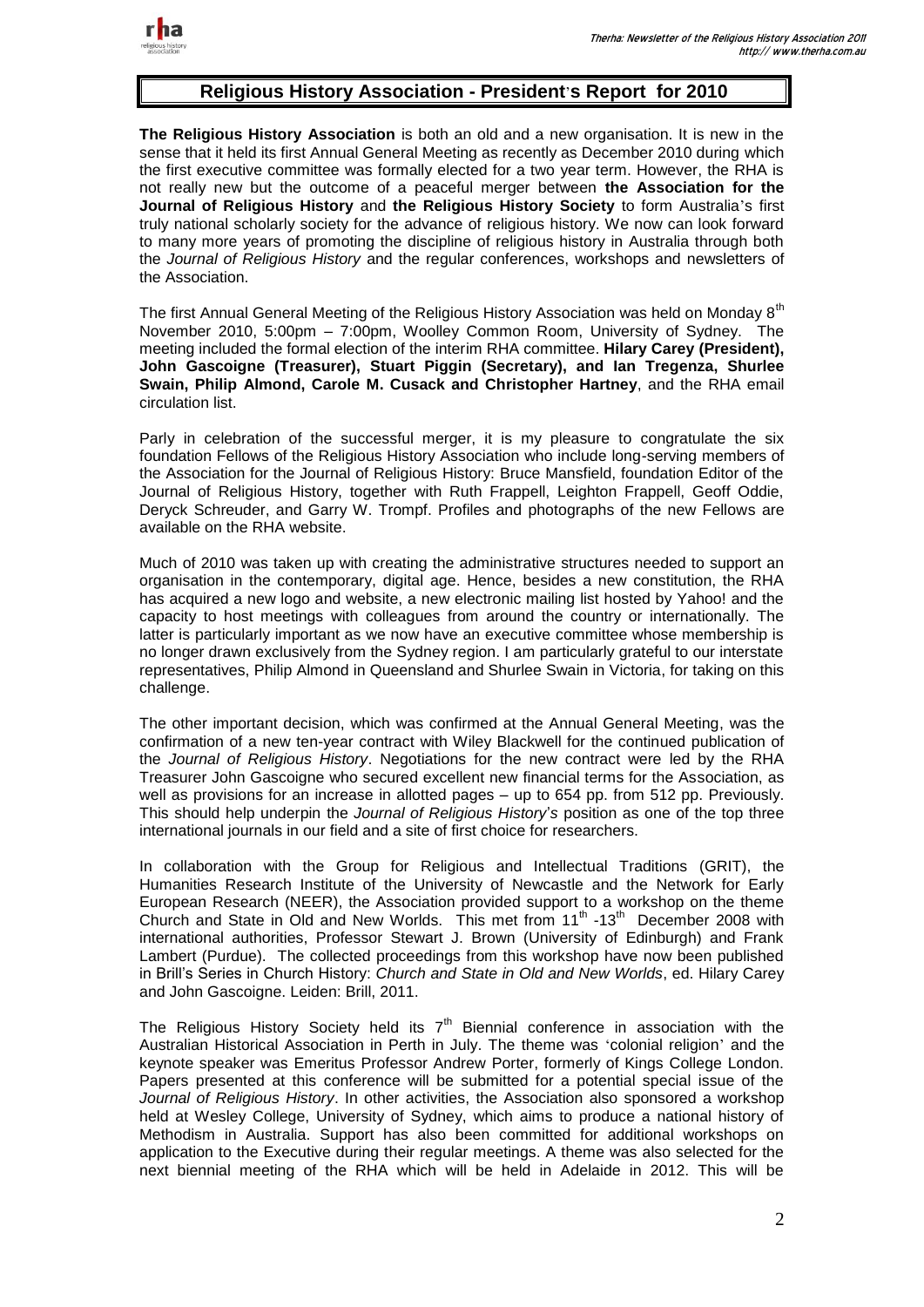

secularism, and the keynote speaker will be Philip Jenkins, Edwin Erle Sparks Professor of Humanities at Pennsylvania State University.

Religious history remains one of the most dynamic sub fields in Australian history. Looking back over the range of themes tackled at our biennial conferences, it would seem that the intersection of religions with national or imperial identities – both central questions in Australian history – has attracted particular interest over the last decade. The next conference, on secularism, is therefore something of a new departure, reflecting the latest trends in international research but also a classic question for historians of religion.

Finally, a word about the *Journal of Religious History*. Under the distinguished co-editorship of Carole Cusack and Christopher Hartney and Editorial Assistant Anna Haunton the Journal continues to stretch to cover all religious traditions while providing ample coverage of themes of special importance to Australian readers and researchers. I also thank Anna Haunton for her important contribution to the new Association as Editor of Therha and manager of the RHA website [http://www.therha.com.au](http://www.therha.com.au/)**.**

Overall, the outlook of the Association and the Journal has never looked more propitious. I look forward to promoting the Association throughout the next two years and encouraging our discipline to grow both numerically and intellectually over the next two years.

Hilary M. Carey President, Religious History Association (2011-2012)

# **COMMISSION INTERNATIONALE d**'**HISTOIRE ET D**'**ÉTUDES DU CHRISTIANISME**

**(with which the Religious History Association is affiliated)**

### <http://www.history.ac.uk/cihec>

- **1) In order to broaden the Website and make it an international tool:**
	- a) all were asked to make contact with Dr Tim Grass with information about forthcoming events of interest to CIHEC. Dr Grass is to place summaries of papers on the website and authors are asked to get in touch with him.
	- b) Professor Andres-Gallego suggested that the publications of CIHEC members should be listed and links established to other websites.

## **2. Future Colloquia**

a) **The 21st International Congress of Historical Sciences (CISH), 22–28 August 2010 in Amsterdam**

**[NB All CIHEC Sessions will take place in De Oudemanhuisport C 1.17, within the central building complex of the University of Amsterdam]**

CIHEC has been allotted three sessions of 3 hours each, two on Thursday 26 August and one on Friday 27 August with the following themes:

- '**Changing Concepts of Sanctity and the Holy Life**'
- '**The Christian Churches and Communism in Europe**'
- '**Dealing with the Religious Past**'**.**
- **The General Meeting of CIHEC** will be held on Friday morning, 27 August, following the third session in the **OMHP C 1.17.**

## a) **Religion and Peace in Monotheistic Traditions, 29 May–1 June 2011**

to be jointly sponsored by the Centre for the Study of Christianity of the Van Leer Institute in Jerusalem and Bar Ilan University on the outskirts of Tel Aviv.

Professor Friedman reported on progress in fund-raising and asked for suggestions for three keynote speakers of international reputation to encourage potential donors. It was important to include a whole range of historical periods and avoid excessive concentration on the Middle East. It was proposed that the Annual Bureau Meeting of CIHEC should be held on the occasion.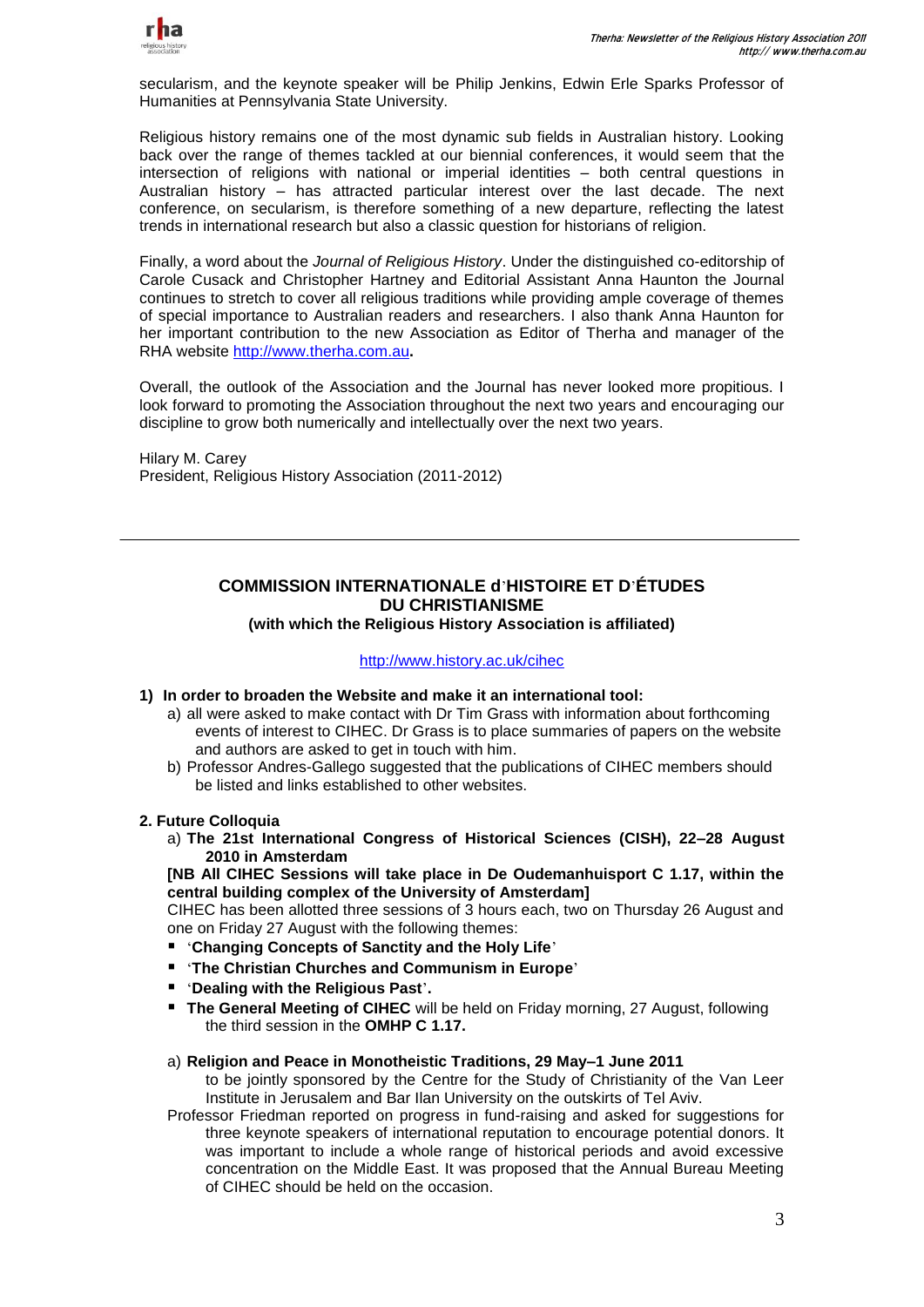

- b) **Ireland, Empire and Christian Civilization, 22–23 September 2012** to be held at St Patrick's College, Drumcondra, Dublin. This Conference is to be organized by The Catholic Historical Society of Ireland on the occasion of its Centenary. Professor Lyons reported that the intention was to combine a core of scholars on Ireland together with an international participation to discuss **Empire in a Christian Context.** It should be possible to provide some funding and it is hoped to publish the proceedings quickly. Those interested in participating should contact [marian.lyons@spd.dcu.ie](mailto:marian.lyons@spd.dcu.ie)
	- **c) i) Pilgrims and Pilgrimages as peacemakers in Christianity, Judaism and Islam, Compostela 13–15 October 2010**
		- **ii) Reformulation of Historical Pilgrimages and New Pilgrimages, December 2010. This will address the topic of pilgrimages to build identity. It is hoped to provide some funding to encourage young scholars to participate.**

#### d) **The Christianization of Eastern Europe, May–June 2011**

The Conference will consider the following main fields: the Christianization of Eastern Europe; Reformation/Catholicism in the  $15<sup>th</sup>$ -17<sup>th</sup> centuries and the impact of the Enlightenment; Religion and Nationalism in the 19<sup>th</sup> century; Churches and Totalitarianism in the  $20<sup>th</sup>$  century. The aim is to open ecclesiastical history to a broader audience than hitherto in Lithuania. There should be some funding and the organizers, Professors Baronas and Streikus would welcome suggestions from CIHEC for possible speakers. **For information** [contacts@kma.lt](mailto:contacts@kma.lt)

The President and Professor Swanson indicated that members would be welcome to attend The Ecclesiastical History Society Conference in August 2011, at Christ Church, Oxford, on the topic of '**The Church and its Past**' under the Presidency of Professor Sarah Foot.

# **Editors**' **Report –** *The Journal of Religious History*

2010 has been a notably successful year for the *Journal of Religious History*, which is celebrating fifty years since its first publication in 1960. JRH's relationship with Wiley-Blackwell continues, and the publisher made available a special Fiftieth Anniversary Virtual Issue, <http://www.wiley.com/bw/vi.asp?ref=0022-4227&site=1>, which repackaged seminal articles of the previous fifty years in a new, digital format, for a twenty-first century readership.

The four official volumes for 2010 continued JRH's record of success in publishing high quality original research in religious history. The Editors are always dependent on submissions from authors, but we attempted (as always) to ensure that a variety of material was showcased in JRH (2010). The March issue featured Geoffrey D. Dunn's fascinating Early Medieval study 'Easter and the Battle of Pollentia' (Vol. 34, No. 1, pages 55-66). This battle, occurring in 531 CE, had great implications for the Visigothic leader Alaric, and for the Vandal general Stilicho. Moreover, its religious importance is undeniable, as it was fought at Easter.

In the June issue we were delighted to showcase a fascinating essay by Editorial Board member, Ronnie Po-Chia Hsia, 'Dreams and Conversions: A Comparative Analysis of Catholic and Buddhist Dreams in Ming and Qing China. Part Two (Vol. 34, No. 2, pages 111- 141). This issue also broke new ground in profiling occult history and featuring motifs now of great significance in contemporary religions mediated by popular culture, in David Keyworth's essay 'The Aetiology of Vampires and Revenants: Theological Debate and Popular Belief' (pages 158-173). The December issue continued to expand horizons for JRH, featuring articles on Islam, which has remained a subject rarely featured (Nile Green's 'The Dilemmas of the Pious Biographer: Missionary Islam and the Oceanic Hagiography,' Vol. 34, No. 4, pages 383-397) and also Mayan religious history ('The Spatio-Temporal Ritual Practice of the Fifty-Two-Year Calender in Mesoamerica,' pages 446-458).

The September issue was a more traditional JRH Special Issue, featuring Australian religious history and edited by David Hilliard. This issue as, nevertheless, characterised at least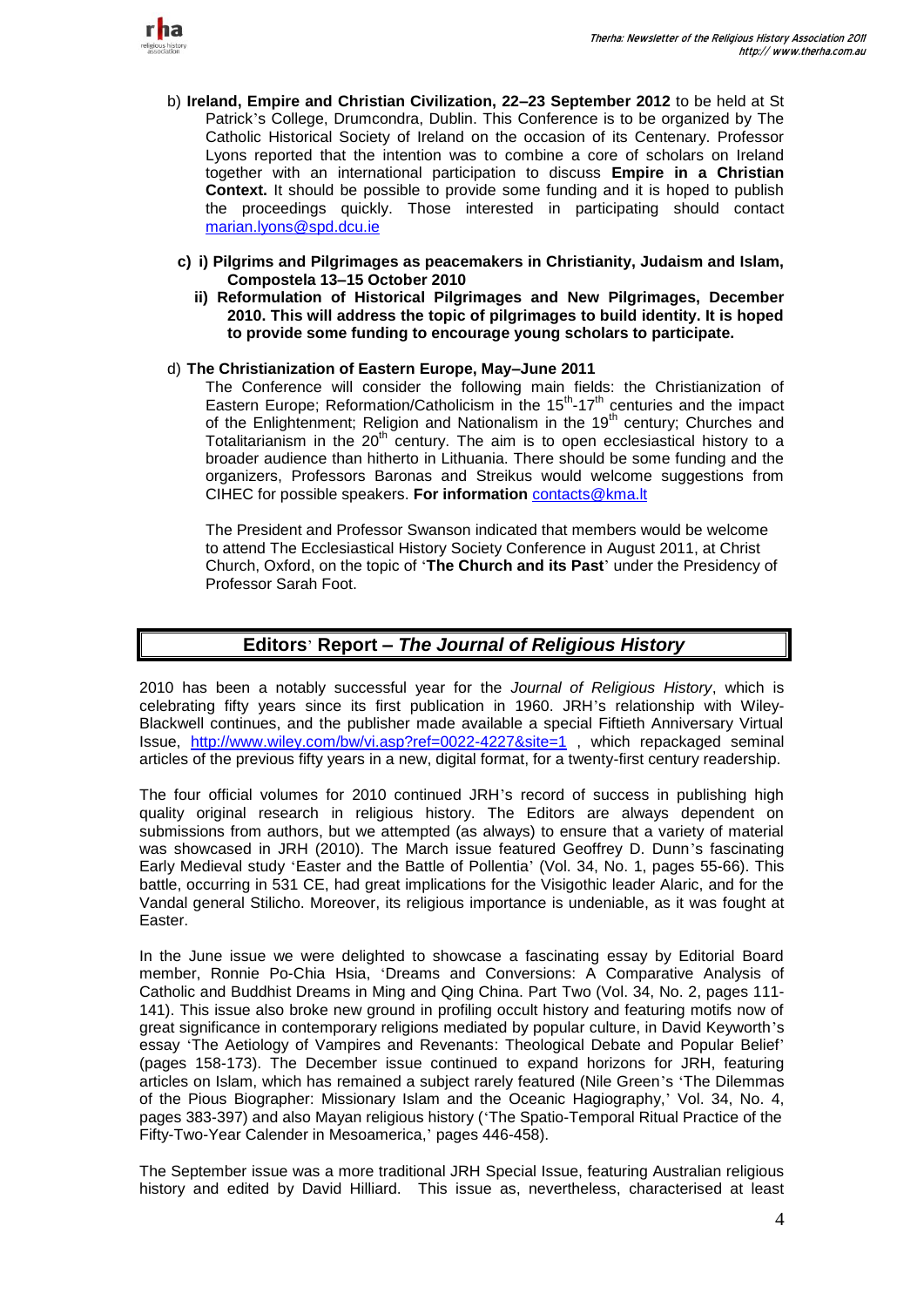

partially by a new interest on trans-Tasman relationships between Australia and New Zealand (Malcolm Prentis, 'Binding or Loosing in Australasia: Some Trans-Tasman Protestant Connections', Vol. 34, No. 3, pages 312?334) and an emphasis on philosophical contributions (Ian Tregenza, 'The Idealist Tradition in Australian Religious Thought', pages 335-353). The December issue also includes an overview of the journal's first fifty years and the changing character of religious history by former editor John Gascoigne.

Wiley-Blackwell oversaw the publication of the *Journal* from its Singapore office (as opposed to Melbourne in the past) and pioneered innovations such as 'Early View' (in which articles that had been granted a DOI could appear on the website prior to being assigned to a particular issue, somewhat alleviating the problem of the backlog of articles). Dr Julie Smith (University of Sydney) retired as Review Editor on December 2010 (after having served since July 2007). Her contribution is to be celebrated. At the University of Sydney Associate Professor Carole M. Cusack and Dr Christopher Hartney were supported in their work as editors by Mrs Anna Haunton, as the JRH Editorial Assistant. At the end of the year the Association for the *Journal of Religious History* and the Religious History Association merged, and the future for JRH is bright, with the four issues for 2011 already filled and a steady stream of high quality article submissions.

# **Correspondents**' **Reports**

# **NEW ZEALAND**

**The retirement of Dr Allan Davidson** has marked an important milestone for the subdiscipline of religious history in New Zealand. Honoured in the New Years Honours list for services to history, Allan has done a great deal for the community, not only in his positions at St John's College and latterly also at the University of Auckland's School of Theology, he has also been keenly involved in the Wesleyan and Anglican historical societies, and been a trusted representative of churches in discussions about the commemoration of the  $200<sup>th</sup>$ anniversary of the coming of Christian missionaries to New Zealand in 1814. Allan's deep sensitivity to Maori and Pasifica people and their learning needs and perspectives meant that his influence is widespread. He has been replaced at the University of Auckland by **Dr Nick Thomson.** Meanwhile in his retirement Allan has been completing the editing of the diocesan history of Anglicans in Auckland. This will be a large multi-authored volume which will complete a gap in Anglican history, while other dioceses (including Wellington, Waikato, Waiapu and Nelson) have published or are about to publish a second version of their history.

This is the 'off' year for the New Zealand Historical Association but there will be a **day conference in Hamilton on Saturday 19 November 2011,** and it is expected that 2012 and 2013 will have significant conferences on aspects of the 2012 commemoration. This year's conferences included a most interesting conference at St John's College commemorating Bishop George Augustus Selwyn and his wife Sarah, and another conference with perspectives on the Edinburgh conference on 1910, while others attended the event at Edinburgh.

The end of 2011 marks the end of a six year cycle for research measurement in what is called the PBRF (Performance Based Research Fund) and since every individual academic has to submit a portfolio, there has been a burst of publishing activity through the universities and colleges. The Religious History Association will be the focus of one volume including many papers from recent conferences, and other volumes will look at Maori churches, while a volume has appeared on women and the churches and on the history of theology. Monographs have included Susan Thompson's account of Trinity College, *Knowledge and Vital Piety* and R.A. Sundt's *Whare Karakia* on the architecture of Maori churches, while a series of popular works include Keith Newman's large *Bible & Treaty*, and autobiographies by Bishop John Bluck and the Methodist deaconess, Joy Cowley.

#### **Correspondent: Peter Lineham, Massey University**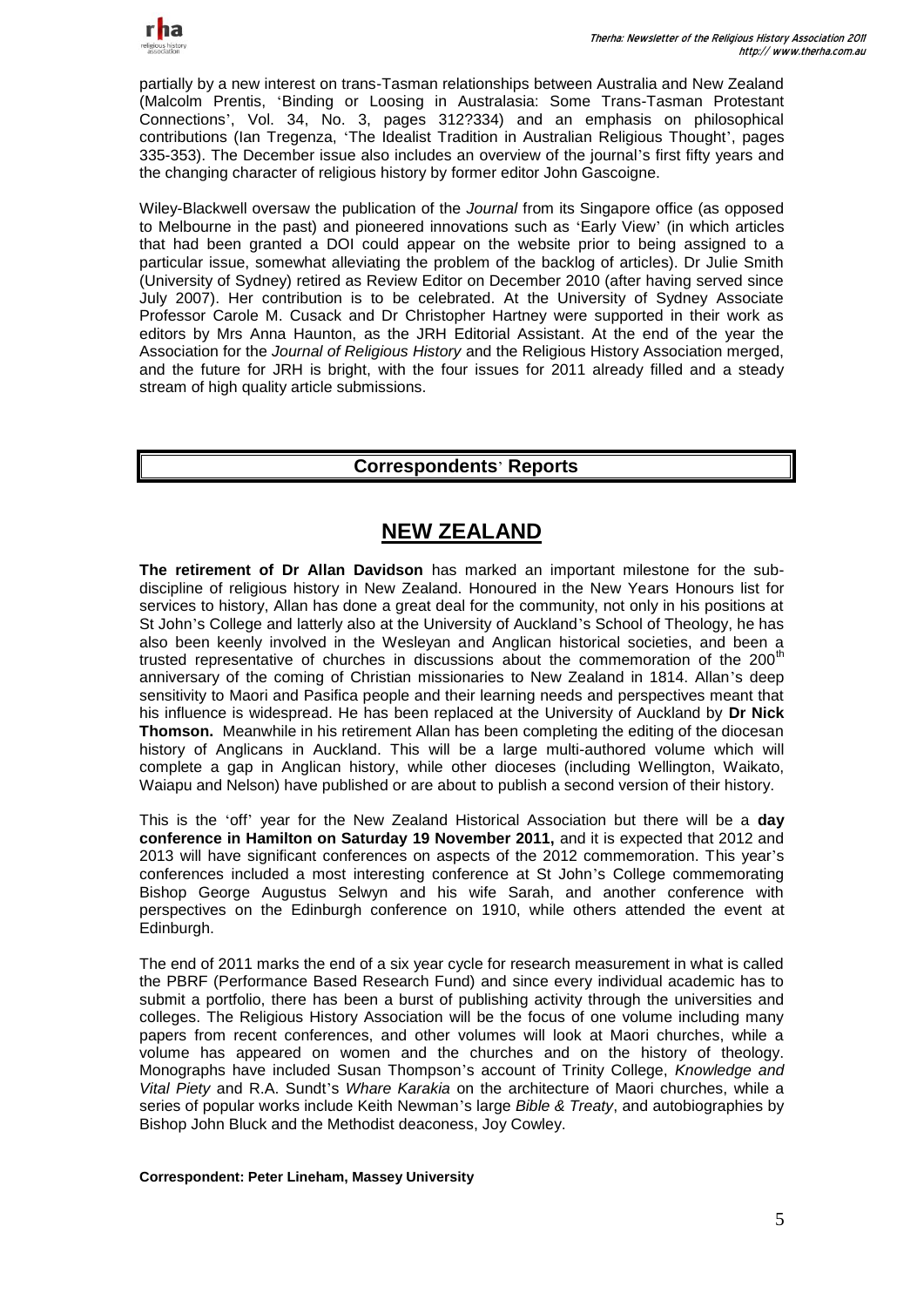

# **VICTORIA**

A sample of the December 2010 projects and publications of Victorian scholars follows:

## **Current Projects (including Grants)**

### **Dr Greg Bailey**

- A study of the ideologies associated with the Sanskrit root vrt
- The Mahābhārata as a Response to the material success of early Buddhism
- **Dr Megan Cassidy-Welch,** University of Melbourne
- ARC Grant 2008-2010: 'Crusade, displacement and the aftermath of war in medieval France.'
- **Prof. Katharine Massam,** United Faculty of Theology, Centre for Theology and Ministry
- Spanish Missionary Women in Australia, 1904-1974
- Institutional Care and Education of Aboriginal Children at New Norcia
- Work, Prayer and Traditions of 'Godly Time'
- **Professor Constant Mews,** Monash University
- 2010-2012 ARC Discovery Grant (with D. Squire) DP1093716 Ethics and Encyclopaedic Culture in Thirteenth-Century France (76K, 70K, 70K)
- 2010-2012 ARC Discovery Grant (with B.Caine, C. James, B. Kent, D. Garrioch) Women's Letter Writing

**Dr Darius von Guettner (von Güttner Sporzy**ń**ski),** University of Melbourne

- First English edition of Master Vincentius' 'Chronica Polonorum' (an early 13th century source).
- First English edition of Peter of Dusburg's 'Chronicle of the Prussian Land'.
- Working on: 'Poland and the Crusades in the Twelfth Century: The Idea of Holy War and its Reception in The Piast Monarchy,' Turnhout: Brepols (ISBN 9782503528700).
- **Prof. Charles Zika, Prof. S. Broomhall & Dr J. Spinks,** University of Melbourne.
- ARC Discovery Grant, 2009-12: 'Reading the Signs: disaster, apocalypse and demonology in European print culture, 1450-1700.'
- One of ten CIs awarded funding in August 2010 for ARC Centre of Excellence in the History of the Emotions, 2011-2017 led by UWA – my projects are in the field of 'Emotions and the Supernatural, Europe 1350-1750'

## **Publications:**

## **Books**

- **Padmasiri de Silva,** *Buddhist & Freudian Psychology*, 4<sup>th</sup> edition, Shogam Publishers, Carlton North, 2010. (Includes a new chapter on the current dialogue between Buddhism & Psychotherapy).
- **Constant J Mews & Claire Renkin** (eds), *Interpreting Francis and Clare of Assisi from the Middle ages to the Present* (Broughton publications, Melbourne, 2010).
- **Tamara Prosic**, 'Annual Festivals in the Hebrew Bible I: Theoretical and Methodological Concerns', *Religion Compass (Ancient Near East)*, forthcoming.
- **Tamara Prosic,** 'Annual Festivals in the Hebrew Bible II: Perspective from Ritual Studies', *Religion Compass (Ancient Near East)*, forthcoming.

## **Journal Articles/Sections of books/Proceedings**

## **Greg Bailey**

 'Does Bhartṛhari Accept the Possibility of Liberation Lebend oder Sterbend?' in *Release from Life - Release in Life. Indian Perspectives on Individual Liberation*, eds. Bigger, A, Krajnc, R, Mertens, A, Schüpbach, M & Wessler, H. W., volume in honour of Professor Peter Schreiner, Peter Lang, Bern, 2010: 1-20.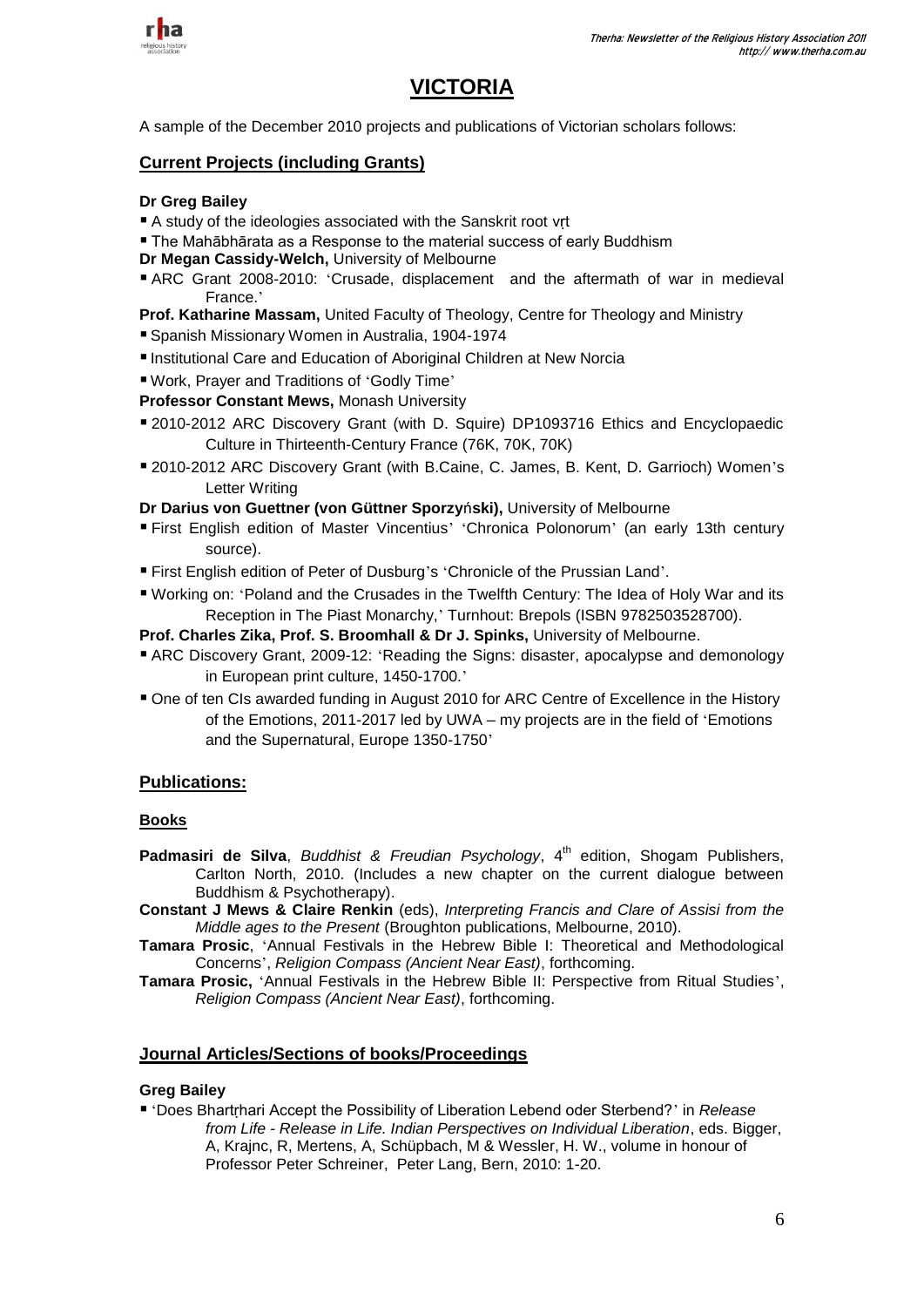

## **Greg Bailey**

 'Hermeneutical Glosses on Scholarly Work on the Mahābhārata and the Purāṇas,' *Epic and argument in Sanskrit literary history : essays in honor of Robert P. Goldman,*  Manohar, New Delhi, 2010: 1-16

## **Ursula Betkam**

- 'Illuminating a Medieval Manuscript' in Bernard J.Muir (ed), *Inside the Scriptorium 1. Inks, Paints & Quills,* Ductus Evellum Scriptorium Series vol. 3 (The University of Melbourne, 2009).
- 'The Laudario of Sant'Agnese in Florence: Compagnia, Carmelites and the Community of Saints', in G. Kratzmann (ed.), *Imagination, Books and Community in Medieval Europe*. *Proceedings from the Exhibition Conference*, SLV 29-31 May 2008 (Macmillan, Melbourne, 2009)
- **Ursula Betkam & Margaret Pont**: 'Medieval art and legend and the Arthur Boyd St Francis Tapestries', in Constant J Mews & C. Renkin (eds), *Interpreting Francis and Clare of Assisi from the Middle ages to the Present* (Broughton publications, Melbourne, 2010).
- **Cal Ledsham and Constant J Mews**, 'Franciscan Thinking on Charity, Practical Theology, and Salvation 1270–1320' in Constant J Mews and Claire Renkin (eds) *Interpreting Francis and Clare: from the Middle Ages to the Present* (Melbourne: Broughton Publishing 2010), pp. 152-76

## **Constant J Mews**, Monash University

- 'Between the schools of Abelard and Saint-Victor in the mid twelfth century : the witness of Robert of Melun', *in L*'*école de Saint-Victor. Influence et rayonnement du Moyen Âge à l*'*époque moderne*, ed. Dominique Poirel. Paris - Turnhout: Brepols, 2010 (Bibliotheca Victorina, 22), pp. 121-138
- 'Heloise', *Medieval Holy Women in the Christian Tradition, c. 1100-c.1500*, ed. Alistair Minnis and Roslyn Voaden (Turnhout: Brepols, 2010), pp.
- 'Re-structuring the Golden Legend in the Early Fourteenth Century: The *Sanctilogium* of Guy of Châtres, abbot of Saint-Denis', *Revue bénédictine* 120 (2010), 129-144.
- **Constant J Mews and Claire Renkin**, 'Introduction' *Interpreting Francis and Clare: from the Middle Ages to the Present* (Melbourne: Broughton Publishing 2010), pp. x-xvi.

#### **Thomas Reuter**

- 'Globalisation and Regionalism: The rise of a new religious movement in Bali, Indonesia, after the 2002 terror attack.' In Elizabeth Morrell and Cao, Huhua (eds), *Regional Minorities and Development in Asia*. Routledge Contemporary Asia Series. (Routledge, London and New York, pp. 157-70).
- 'Anthropological Theory and the Alleviation of Anthropogenic Climate Change: understanding the Cultural causes of Systemic Change Resistance'. *World Anthropology Network E-Journal*, Issue 5, June 2010, pp 5-27. Special edition on 'Anthropologies of the South', edited by Sandy Toussaint.
- 'The Time of Madness and the Return of the King: Prophetic Imagination and Societal Change in Indonesia'. Refereed proceedings of the conference: *Anthropology and the Ends of Worlds*, University of Sydney, <http://anthroendsofworlds.wordpress.com/>**.**

## **Encyclopaedia Entries**

- **Greg Bailey,** 'Purāṇas' in ed. Knut Jacobsen, et.al, *Brill Encyclopedia of Hinduism*,
	- Handbook of Oriental Studies Series. Section 2 South Asia, Brill, Leiden, 2010, Vol.2: 127-152

## **Darius von Guettner**

- 'Gallus Anonymus' in ed. Graeme Dunphy, *Encyclopedia of the Medieval Chronicle*, Brill.
- 'Magister Vincenius' in ed. Robert E. Bjork, *The Oxford Dictionary of the Middle Ages,* Oxford University Press.

## **Completed Research Higher Degrees**

**Peter Carolane, 'Instinct for mission : John Bulmer, missionary to the Aborigines of Victoria,** 1855-1913.' (PhD Melbourne)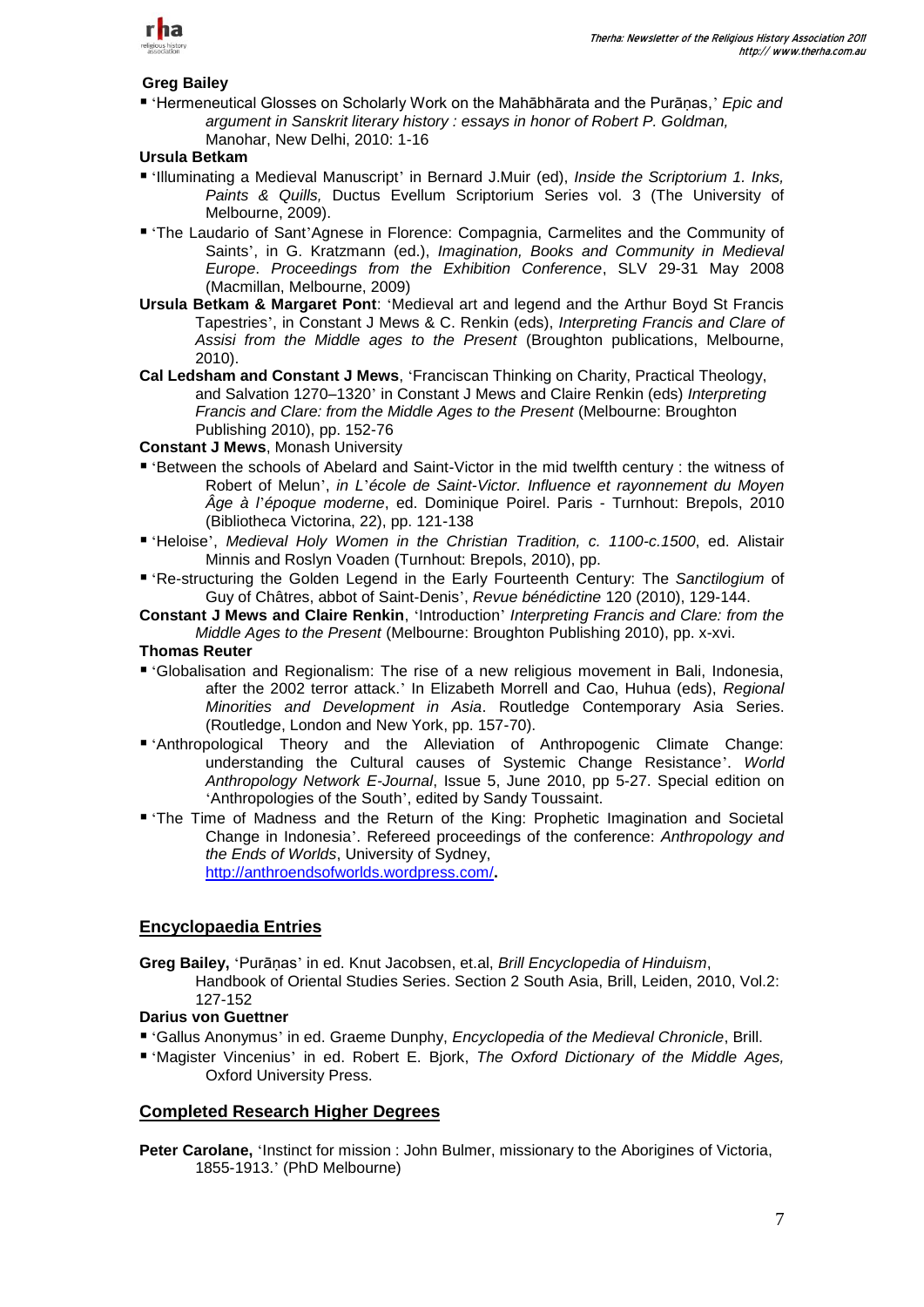

- **Matthew Champion** [Charles Zika, Megan Cassidy Welch (Assoc.)], 'Nicolas Jaquier and the Flagellum Haereticorum Fascinariorum: Burgundian Witchcraft Theory and Culture.' (MA – Melbourne)
- **Kelvin Curnow** [Rev Dr Austin Cooper OMI] 'A Re-reading of Tract 90' (DTheol Melbourne College of Divinity)
- **Fiona Davis,** 'Colouring within the lines : settler colonalialism and the Cummeragunja Aboriginal Station, 1888-1960s' (PhD Melbourne)
- **Amer Eyal**, [Dr Greg Bailey] 'The Poetic Logic of the Kumarasambhava of Kalidasa', (PhD Latrobe)
- **Budiarto Gomulia** [Rev Dr Robin Koning SJ, Rev Dr Michael Smith SJ] 'A Study of the Development of Mortification and Discernment in the Autobiography of St. Ignatius of Loyola' (MA Melbourne College of Divinity)
- **Julianna Grigg** [Megan Cassidy-Welch], 'Transition, development and nationhood in early eighth century Pictland.' (PhD Melbourne)
- **Kerrie Jean Handasyde** [Dr Katharine Massam] 'Bread of Heaven: Food and Material Culture in the Churches of Christ in Victoria' (MA Melbourne College of Divinity)
- **Marita Munro**, 'A struggle for identity and direction: a history of Victorian Baptists, 1960- 2000.' (PhD Melbourne)
- **Bryan Joseph Pipins** [Rev Dr Larry Nemer SVD] 'The Shadow of Francis Xavier: East Asian Jesuit Missions in the Sixteenth Century' (MA Melbourne College of Divinity)
- **Stephanie Rocke** [Constant Mews, Peter Howard, Thomas Reiner] 'A Mass for a secular age? The Armed Man: A Mass for Peace (2000).' (MA Monash)
- **Celia Scott**, 'Sanctity and gender in early Irish hagiography.' (PhD Melbourne)
- **Alison Ware** [Megan Cassidy-Welch], 'The sins of the Fathers : a study of the lay concept of guilt in late medieval England' (PhD Melbourne)
- **Damien Williams** [Catherine Kovesi) 'The Sacramental Bloke: A History of the National Council of Priests of Australia, 1969-2009.' (PhD Melbourne)
- **Miguel Gil,** [Greg Bailey], 'An Analysis of the Concept of Peace in the Bahá'í Religion' (PhD La Trobe - submitted)

#### **Research Higher Degrees in Progress**

- **Sue Angelatos**, [Dr Christopher Marshall], 'The Martyr-Cycle of the English College, Rome,' (PhD Melbourne)
- **Miriam Benedikt** [Michael Fagenblat], 'Anti-Christian polemic in Midrash Psalms.' (PhD Monash)
- **Richard Blandford** [Dr Peter Sherlock] 'Hugh Latimer, the King's Reformer 1530-39' (PhD Melbourne College of Divinity) Submitted 2010
- **Kirstie Close**, [Helen Gardner, Joanna Cruickshank, David Wetherell], 'The influence of the Methodist Church on Fijian Independence.' (PhD Deakin)
- **Julie Davies** [Charles Zika, Megan Cassidy Welch (Assoc.)], 'Science in an Enchanted World: the impact of scientific development on understandings of magic and the occult in seventeenth-century Europe.' (PhD Melbourne)
- **Kenneth George** [Rev Dr Charles Sherlock] 'The Padre and the Suffering God: G.A.Studdert Kennedy (1883-19290' (Dtheol Melbourne College of Divinity)
- **Keith Hallett**, 'The Reverend George Brown as Pacific Methodist Mission Administrator' (PhD Melbourne)
- **Peta Hills** [Dr Katharine Massam] 'The Form of Life/Rule of St Clare (1253) in its ecclesiastical and social context' [MA Melbourne College of Divinity]
- **Shane Hoctor** [Rev Dr Austin Cooper OMI] 'The Eucharistic Sermons of Ronald Knox as a key to his conversion, with particular reference to the sermons preached at Corpus Christi Church, Maiden Lane' [MTheol Melbourne College of Divinity]
- **Laura Juliff** [Megan Cassidy-Welch, Assoc.], 'Byzantine responses to the Bogomil heresy.' (MA Melbourne)
- **Karolina Kurzak**, 'The face of the poor: a history of poverty through the eyes of the St Vincent de Paul Society.' (PhD Melbourne) Funded by an ARC Linkage grant (2006- 9) held by Ass. Prof John Murphy.
- **Rina Lahav**, [Constant Mews] 'Collaboration and Cooperation: Marguerite Porete, mendicants and religious women in northern France in the thirteenth century' (PhD Monash)
- **Janine Luttick** [Michael Fagenblat]: 'Anti-Judaism in progressive New Testament criticism' (MA Monash)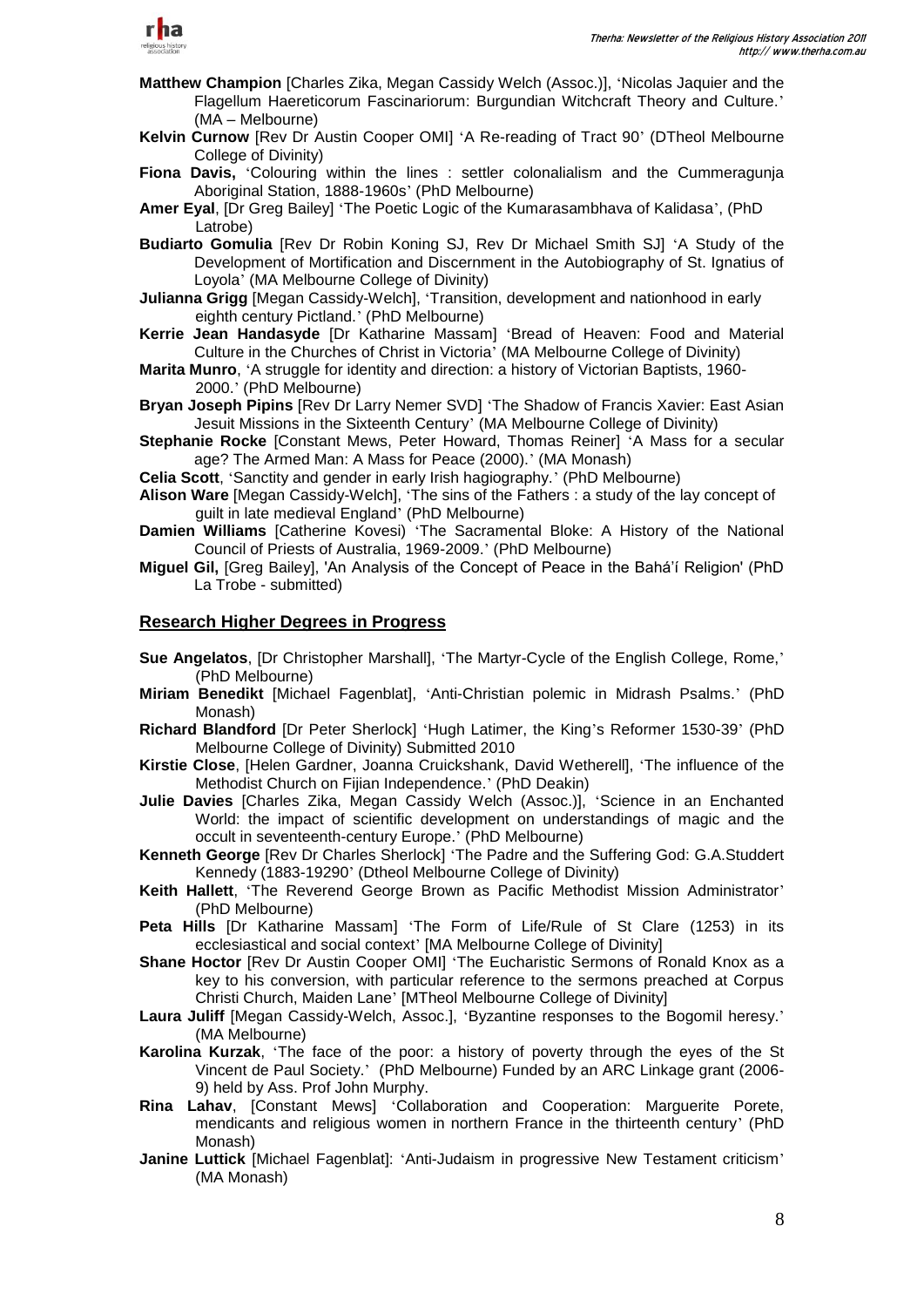

- **Christine Macleod**, 'Eusebius of Caesarea and the Church History: A Secular Study' (MA Melbourne)
- **Sarah Martin**, 'David McCaughey, The Australian Years 1953-2005: A Biography.' (PhD Melbourne)
- **Matthew Martin**, [Dr Claire Renkin] 'Joseph Willem's Chelsea 'Pieta' and the devotional function of porcelain sculptures on religious subjects in 18th century England' [MA Melbourne College of Divinity]
- **Race Matthews**, [Rev Dr Austin Cooper OMI, Rev Dr Bruce Duncan] 'Manning's Children: Distributist Responses to Rerum Novarum in Australia 1891-1966' (DTheol Melbourne College of Divinity)
- **Helen Merritt**, [Megan Cassidy-Welch], 'Popish Plot informers and the experience of authority in early modern England' (PhD Melbourne)
- **Jasmine Norrie**, [Megan Cassidy-Welch] 'Prostitution in late-medieval England.' (PhD Melbourne)
- **Graeme Pender**, [Rev Dr Austin Cooper OMI] 'Bishop Charles Henry Davis, OSB: His contribution to the early Australian church' (Dtheol Melbourne College of Divinity)
- **Stephanie Rocke**, [Peter Murphy, Paul Watt], 'From Mass to Concert Mass' (PhD Monash) **Charlotte Smith**, [Charles Zika] ''Apocalyptic Battles and Exotic Courts: Printed Images of
- the Turk from Sixteenth-Century German Territories', 1450-1600' (submitted 2010) **Kathryn Smithies** [Megan Cassidy-Welch] 'The social and historical context of the 12th-13thcentury French fabliaux.' (PhD Melbourne)
- **Fotini Toso**, [Dr Robert Di Napoli, Dr David O'Brien] Eschatology and the Conceptualisation of Individual Responsibility in Anglo-Saxon Religious Poetry (PhD Melbourne College of Divinity)
- **Justin Wejak**, 'Catholicism and Communisim in Indonesia in The 1960s: An analysis of the position of the Catholic Church on the coup attempt of 1 October 1965 and the ensuing mass political violence during 1965-1966.' (PhD Melbourne)
- **Anna Welch**, [Dr Claire Renkin, Prof. Constant Mews] 'Franciscan Liturgy and Identities: The Codex Sancti Paschalis and Networks of Manuscript Production in Umbria, 1280- 1350. (PhD Melbourne College of Divinity) Submitted 2010
- **Michael Wong** 'Hermeneutics, theology and neuroscience: Theological anthropology as informed by the Changeux–Ricoeur Dialogue' (PhD Monash)

## **Seminar & Conference papers / other activities (2010)**

- 29 Nov.- 11 Dec. 2009 'Icons and Devotional Images East and West'; exhibition of handpainted Sacred Images of the Elesmere Icon School - (St Mary Star of the Sea, The Crypt, West Melbourne) Curator: Ursula Betka
- 4-7 July: Melbourne College of Divinity Centenary Conference
- 27 Sept: Book Launch Abbotsford Convent: Second revised edition of Catherine Kovesi, Pitch Your Tents on Distant Shores: A history of the Sisters of the Good Shepherd in Australia, Aotearoa/New Zealand and Tahiti, was successfully launched.

#### **Greg Bailey**

- 'On the distribution, use and meaning of the dhātu vṛt in the Mokṣadharmaparvan and the Śāntiparvan.' International Conference on Early India Philosophy and the Mahahabharata. Brown University, Providence, April 2010.
- 'Purāṇa Pañcalakṣaṇa as Genealogy and Jātipurāṇa' Genealogy in South Asia', University of Cardiff, Cardiff, May 2010.
- 'To What Extent Does The Critical Edition Still Hold Validity?' Annual Conference on South Asia, University of Madison-Wisconsin, October 2010.

## **Katharine Massam**,

- 'Women and reconciliation in a mission town', Peter Cross Memorial Lecture, Brighton Ecumenical Council, May 2010.
- 'Aboriginal Women invite their Sisters 'home'', Panel on Spirituality and Reconciliation, International Society for Religion, Literature and Culture, Oxford, Sept 2010.
- 'Work in the Life of Grace', Conference in honour of Norman Young, November 2010.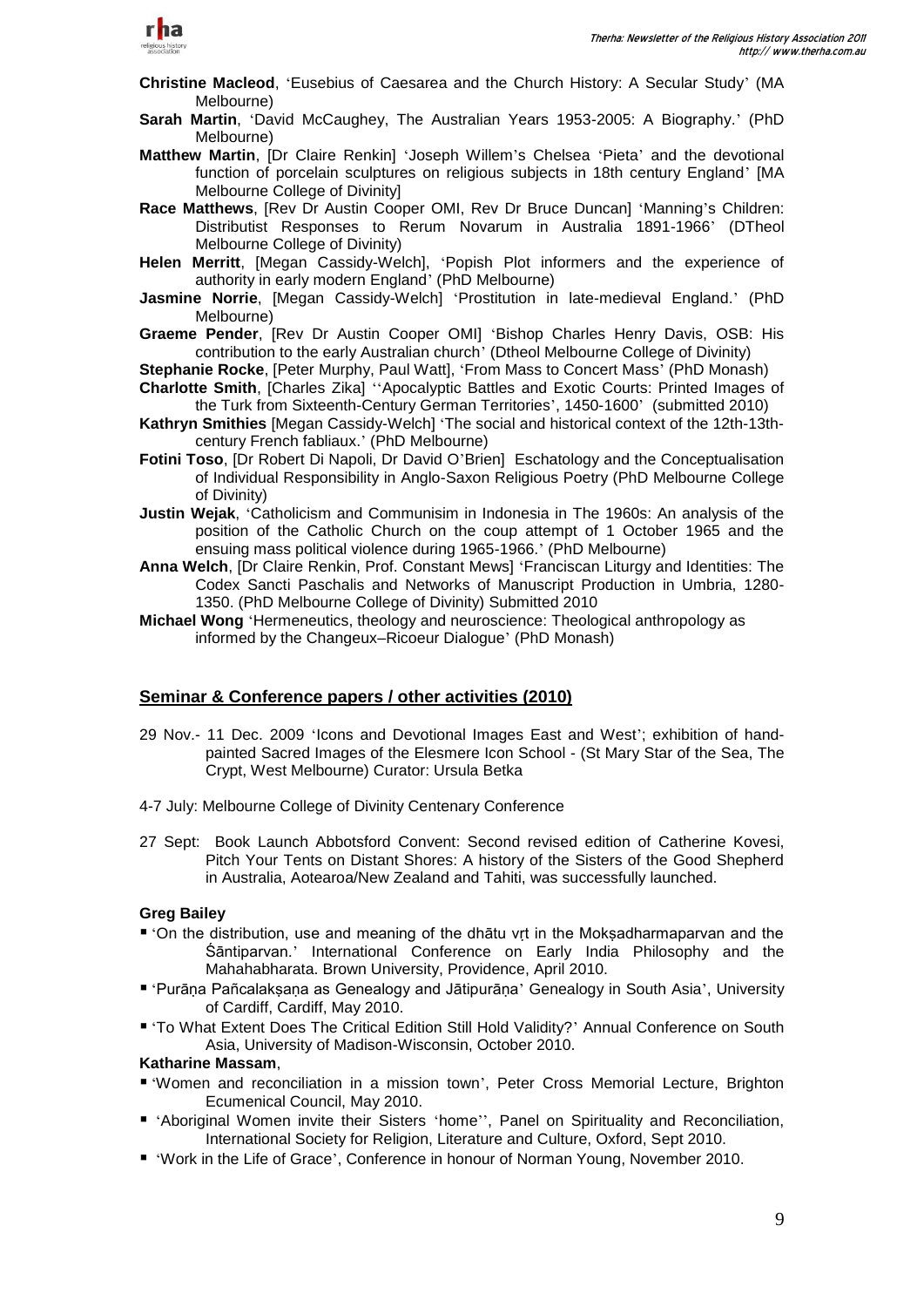

#### **Constant Mews**

■ Feb-June 2010: Visiting Fellow, St John's College, Cambridge

## **Constant Mews**

- March 2010: Visiting Lecturer, University of Leeds & University of Durham
- June 2010: Visiting Professor to Religion und Politik Excellenskluster, WWW-Universität Münster

## **Stephanie Rocke**

- 'Cultural Generators or Cultural Reflectors? Two British Concert Masses,' British Music Conference, Monash University 17-19 Sept 2010.
- 'The Mass re-visioned: Proselytizing peace in place of dogma', joint New Zealand Musicological Society and Musicological Society of Australia International conference, Dunedin Otago 2-4 Dec 2010.

**Tamara Prosic,** 'Of Bodies and Souls: Ecology and Orthodox Christianity Changing the Climate: Utopia, Dystopia and Catastrophe', Monash University

#### **Dr Darius von Guettner [von Güttner Sporzyński]**

- **Received Award for Special Contribution to Teaching and Learning of History in Victoria Australia, History Teachers**' **Association of Victoria**
- 'The archetypal crusader? Henry of Sandomierz,' The Conference 'Rome, Constantinople and Newly-Converted Europe: Archaeological and Historical Evidence', Cracow, Poland, 21-25 September 2010.
- 'The influence of Bohemia and transmission of the idea of crusade in Poland in the twelfth century,' 'The Czech cultural influences in the spiritual and material traditions of the Piast State in the 10-14th centuries, The University of Poznań, Gniezno, Poland, 22- 24 September 2010.
- 'Courage, conviction and imitatio christi: the mission of Saint Adalbert of Prague to the Prussians (AD 997),' Seventh Annual Conference of the Australian Early Medieval Association Courage And Cowardice, the University of Western Australia, 18-19 November 2010.

# **Charles Zika**

- 'The Biblical Witch of Endor Before the Witch Trials', University of Southern Denmark, Odense , Symposium 'Heresy, Magic and Natural Philosophy', November 2010
- 'The Witch of Endor in the Later 17th Century: a new visual code for witchcraft', University of Michigan, Ann Arbor, October 2010
- 'Images of the Witch of Endor in the Later 17th and Early 18th Centuries: the transformations and dissemination of a witch at a time of declining trials', German Historical Institute, Paris, ('Crossing Frontiers – Belief in Magic and Witch-Hunting as Culture Transfer), May 2010
- 'A Long History of the Witch of Endor', University of Goettingen, Lichtenberg-Kolleg, December 2010
- 'Reading Disaster in Early Modern Europe', Sixteenth Century Society & Conference, Montreal, October 2010
- 'Disasters, violence and the emotional economy of later sixteenth-century Europe: the collection of Johann Jakob Wick', Australian Historical Association, University of Western Australia, Perth, July 2010
- 'Collecting Disasters at a Time of Religious Crisis: the 'Wonder Book' of Johann Jakob Wick', Renaissance Society of America Conference, Venice, April 2010.

## **THE ANGLICAN HISTORY SOCIETY OF AUSTRALIA**

The Society held one of its regular seminars at **Trinity College in the University of Melbourne from 17-18 September under the general theme of Anglicans in Australian History.** Twenty two people attended. The papers provoked very good discussion and opened up a number of themes for further work and contacts were made for future collaboration.

At a business session some important decisions were made about the future. The seminars were started by **Dr Bruce Kaye in 1995** and he has convened the seminars every year since. At this meeting he retired from the position of President of the Society and **Dr Marcus Harmes from the University of Southern Queensland** was elected in his place. This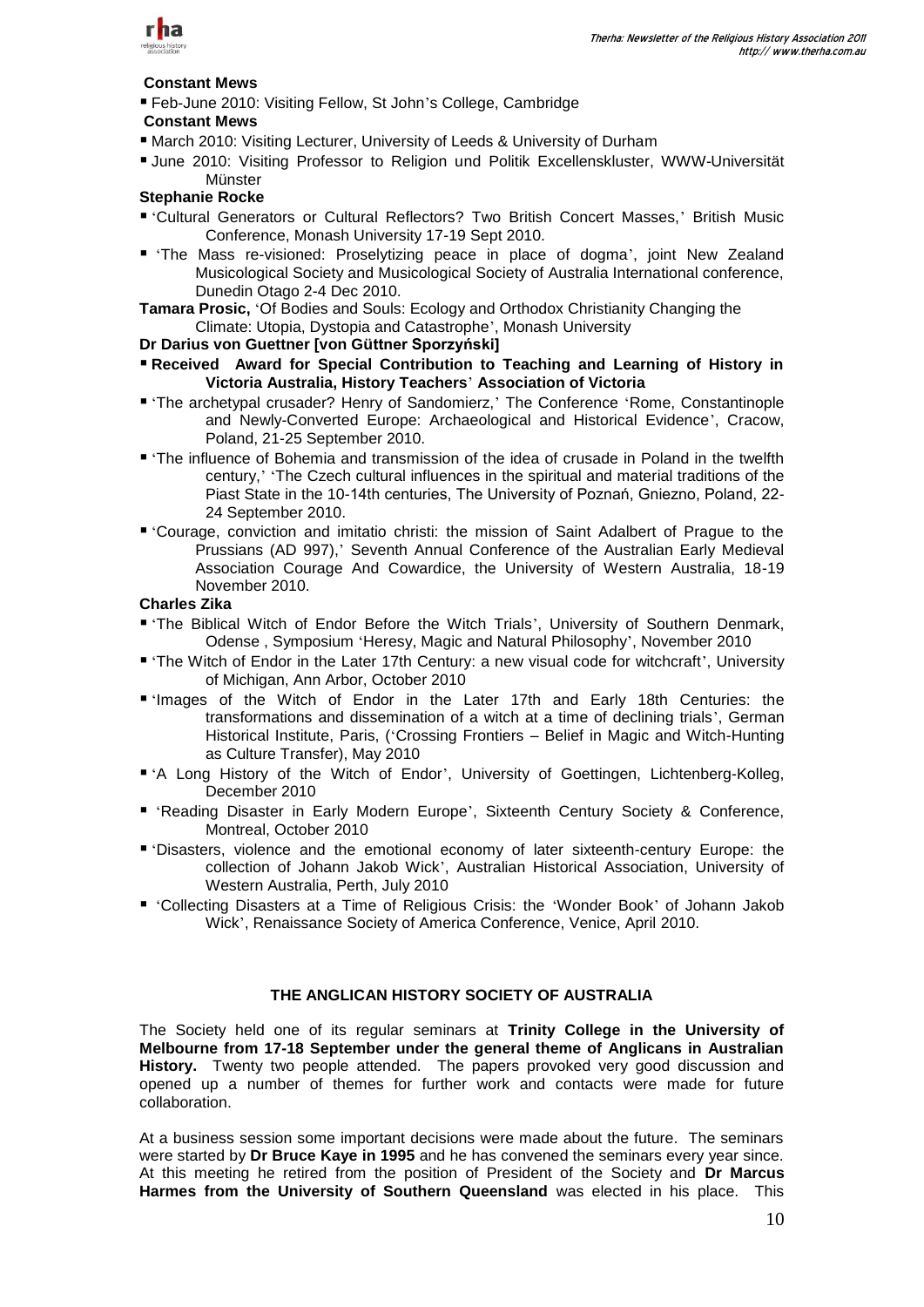

arrangement successfully brings the Society into connection with the Conference on Anglicanism held through the University of Southern Queensland in 2009, and which it is expected to continue as a biennial event.

A good time was had by all, including a dinner at which **Bishop James Grant** spoke about the writing of his recently published history of the diocese of Melbourne.

## **The programme of papers was:**

**Gary Bouma :** Keynote address *Chaplains, Churches and Christianising Australia* **Joanna Cruickshank** *: Anglican Sermons in Colonial Australia* **Michael Gladwin:** *The revival of "militant imperial Anglicanism"? Recruitment, identity and Australian Anglican clergymen, c.1788-1850* **Peter Carolane:** *Lake Tyers, 1860-1914: Anglican Mission or Government Station?* **Peter Bolt:** *Why Study Early Australian Colonial History?* **Shurlee Swain:** *The Anglican Church and Forgotten Australians* **Bruce Kaye:** *The Beginning of Australian Secularity* **Marcus Harmes:** '*Protestantism*'*s Doom: English Bishops as the Guardians of Reform in the Seventeenth and early-Eighteenth Centuries*' **John MacIntosh:** *T C Hammond and "System" in Evangelical Theology* **John Beer:** *Church Responses to the 1930s Depression*

There was a session reporting of current research work and a presentation on the planned multi volume *Oxford History of Anglicanism* by **its General Editor Rowan Strong**

Bruce Kaye - 9 February 2011

## **Correspondent: Stephanie Rocke, Monash University**

# **QUEENSLAND**

## **Publications**

## **Rick Strelan**,

'What Might A Pagan Have Understood By 'Holy Spirit'?', *Colloquium* 42 (2010), 151-172.

 'Tabitha: The gazelle of Joppa (Acts 9: 36)', *Biblical Theology Bulletin* 39 (2009), 77-86. **Michael Lattke**

- 'Eulogy,' *Religion Past and Present* 4 (2008), 654–55.
- 'Hymn III. New Testament,' *Religion Past and Present* 6 (2009), 354–55.
- 'Spuren des Römerbriefs in den Oden Salomos,' in U. Schnelle (ed.), *The Letter to the Romans* (BETL, 226; Leuven: Peeters, 2009), 543–62.

## **Roxanne Marcotte**

- *Un islam, des islams?* (Paris : L'Harmattan, 2010)
- Women's Scholarship and the New Gender Jihad' in *Women and Islam*, ed. Zayn R. Kassam (Women and Religion in the World Series; Santa Barbara, CA: Praeger / ABC-CLIO, 2010), 131-162.
- *The* '*Religionated*' *Body: Fatwas and Body Parts, Medicine, Religion, and the Body*, ed. by Elizabeth Burns Coleman and Kevin White (International Studies in Religion and Society series; Brill, 2010), 27-49.
- 'Muslim Women in Canada: Autonomy and Empowerment' *Journal of Muslim Minority Affairs* (UK), 30 (2010),357-73.
- 'Gender and Sexuality on Australian Muslim Forums', Special issue on '*Muslims and Media: Perceptions, participation, and Change*' (Guest edited by Cemil Aydin and Juliane Hammer), *Contemporary Islam: Dynamics of Muslim Life,* 4 (2010), 117-38.

#### **Adam Bowles**

'The Failure of Dharma' *Seminar*, 608 (2010),26-31.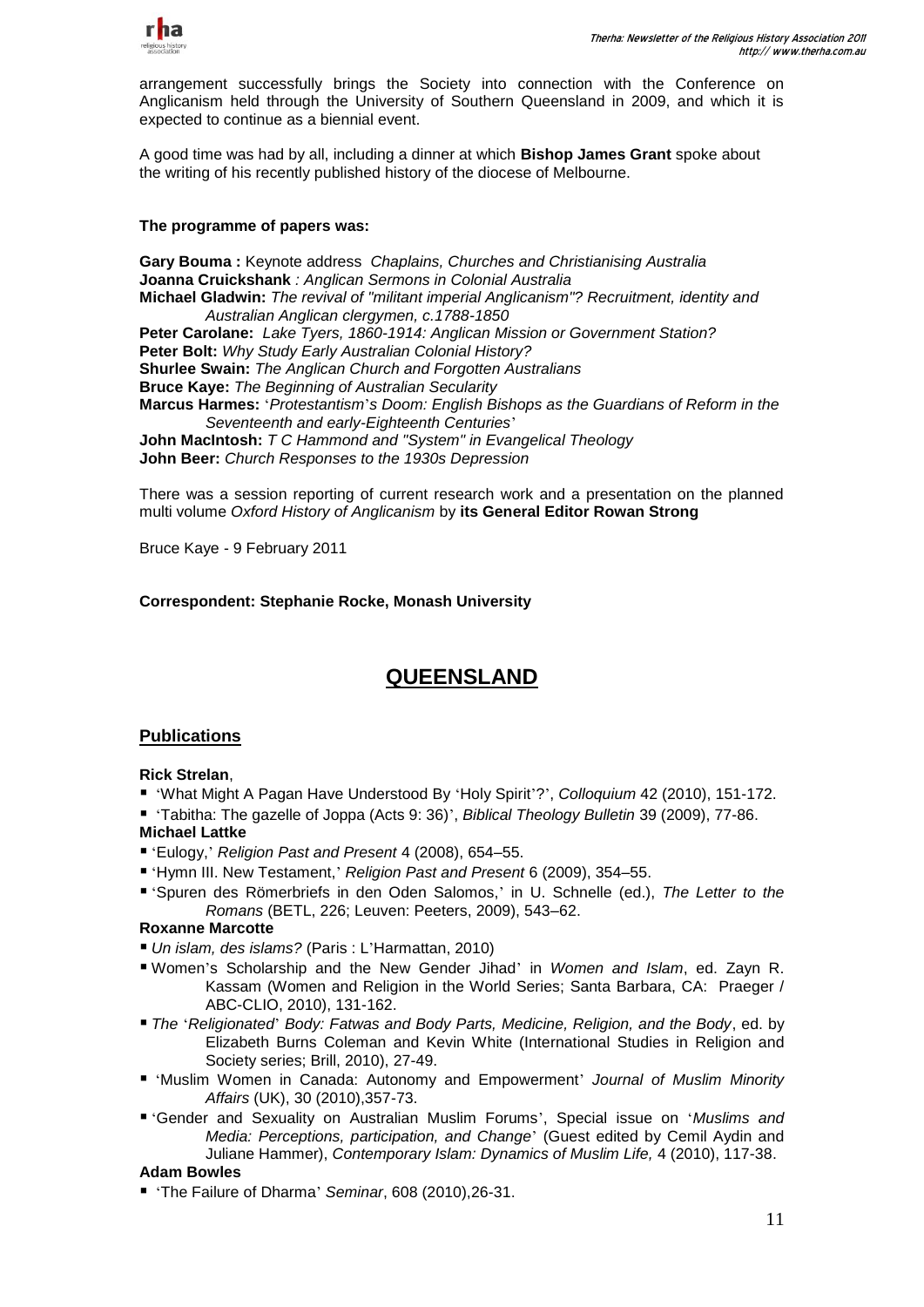

#### **Adam Bowles**

- 'Governance and religious conflict in the 18th c.: religion and the civil discourse of separateness in the Maratha polity' *South Asia* 33 (2010), 61-74.
- 'Framing Bhīṣma's royal instructions: the Mahābhārata and the problem of its 'design'', in Petteri Koskikallio (ed.), *Parallels and Comparisons: Proceedings of the 4th Dubrovnik International Conference of the Sanskrit Epic and Purāṇas* (Zagreb: Croatian Academy of Sciences and Arts,2009), 121-135.

**Ian Hunter**

- 'Global Justice and Regional Metaphysics: On the Critical History of the Law of Nature and Nations', in Shaunnagh Dorsett and Ian Hunter (eds), *Law and Politics in British Colonial Thought: Transpositions of Empire,* New York: Palgrave/Macmillan, 2010, pp. 11-29.
- 'The Man and the Citizen: The Pluralisation of Civil Personae in Early Modern German Natural Law', in Anna Yeatman and Magdalena Zolkos (eds), *Security, State and Subject Formation*, New York: Continuum Books, 2010).
- 'The Shallow Legitimacy of Secular Liberal Orders: The Case of Early Modern Brandenburg-Prussia', in Geoffrey Levey and Tariq Modood (eds), *Secularism, Religion and Multicultural Citizenship*, Cambridge: Cambridge University Press, 2009).
- 'Vattel's Law of Nations: Diplomatic Casuistry for the Protestant Nation', *Grotiana*, 31(2010), 1-33.
- 'Scenes from the History of Poststructuralism: Davos, Freiburg, Baltimore, Leipzig', *New Literary History* 41 (2010) 491-516.
- 'Kant's Regional Cosmopolitanism', *Journal of the History of International Law,* 12(2010), 165-88.
- 'Postmodern Histories', *Intellectual History Review* 19 (2009), 265-79.
- 'Spirituality and Philosophy in Post-Structuralist Theory', *History of European Ideas* 35 (2009), 265-75.

## **Philip Almond**

- *England*'*s First Demonologist: Reginald Scot and his Discoverie of Witchcraft* (London: I.B.Tauris, May 2011), forthcoming.
- 'John Mason and his Religion: An Enthusiastic Millenarian in late 17th Century England,' in *The Seventeenth Century* 24 (2009), 156-76.
- 'Thomas Brightman and the Origins of Philo-semitism: An Elizabethan Theologian and the Restoration of the Jews to Israel' in *Reformation and Renaissance Review* 9(2007), 3-25.
- 'King James I and the Burning of Reginald Scot's The Discovery of Witchcraft: The Invention of a Tradition,' *Notes and Queries* 56(2009), 209-213.
- 'John Napier and the Mathematics of the 'middle future' Apocalypse,' *Scottish Journal of Theology* 63 (2010), 54-69.

## **Correspondent: Philip Almond, University of Queensland**

# **SOUTH AUSTRALIA**

## **Publications**

**C.V. Eckermann**, *Koonibba: the Mission and the Nunga People* (Adelaide: Openbook Howden, 2010).

# **David Hilliard**,

- 'Australia: towards secularisation and one step back', in Callum G. Brown and Michael Snape (eds), *Secularisation in the Christian World: Essays in Honour of Hugh McLeod* (Farnham, Surrey: Ashgate, 2010), pp.75-91.
- 'Introduction' [special issue on Australia], *Journal of Religious History,* vol. 34, no. 3 (2010), pp.257-61.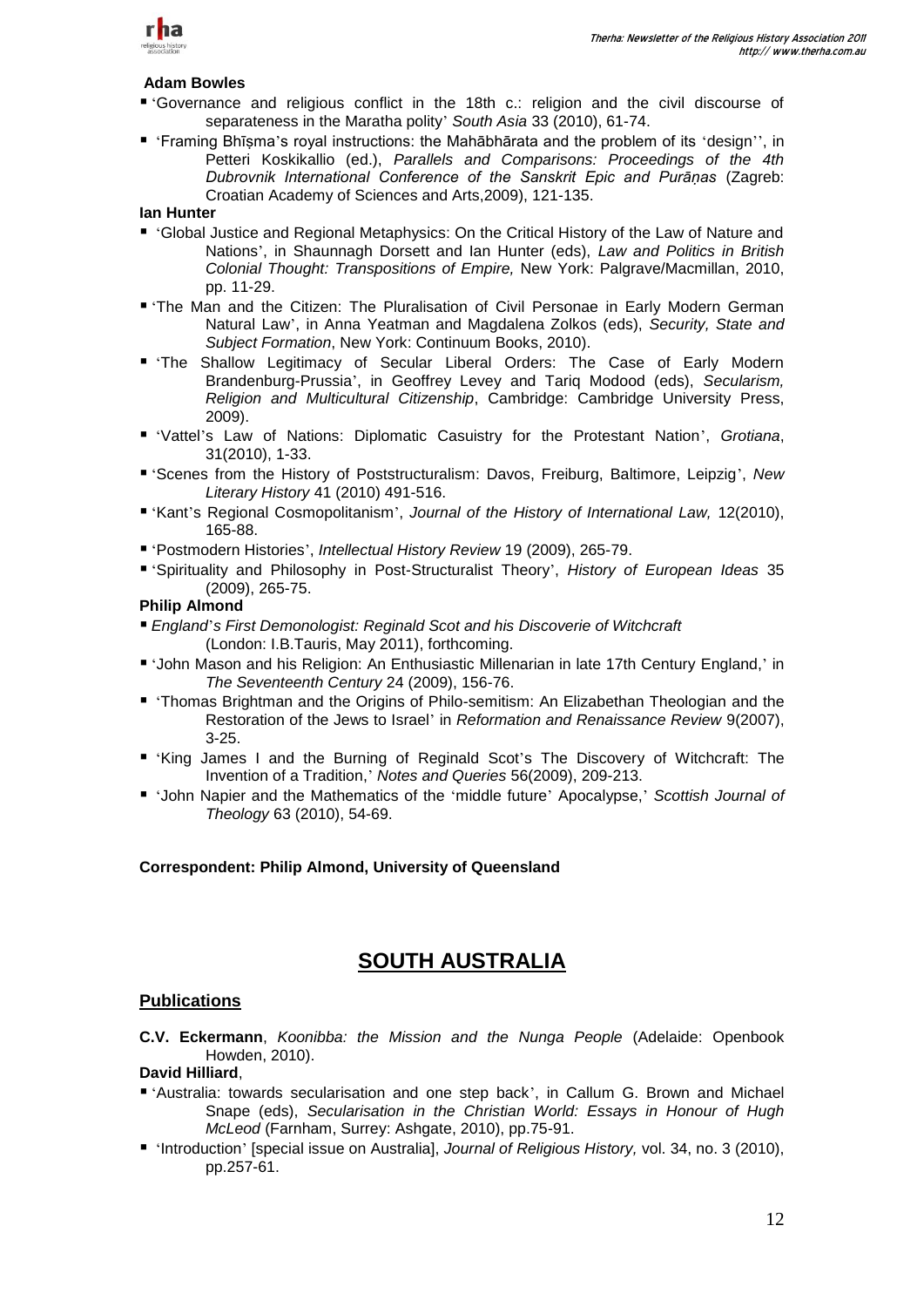

**Josephine Laffin**, "Sailing in stormy waters": Archbishop Matthew Beovich and the Catholic archdiocese of Adelaide in the 1960s', *Journal of Religious History*, vol. 34, no. 3 (2010), pp. 289-311.

## **Conference Papers**

David Hilliard, "Queensland is Catholic as a general rule": Anglo-Catholicism in Queensland, c.1860-2010', 'From Augustine to Anglicanism: The Anglican Church in Australia and Beyond' Conference, St Francis' Theological College, Brisbane, 12- 14 February 2010.

#### **Jenny Hein**,

- "More entertaining than cock-fighting": the Salvation Army in the Fleurieu Peninsula', South Australian State History Conference, Murray Bridge, 6-8 August 2010.
- 'Sin and redemption in Salvation Army theology: a case study from nineteenth century South Australia', Australasian Centre for Wesleyan Research Conference, Melbourne, 20-21 August 2010.

# **St Mary of the Cross MacKillop**

The canonization in October 2010 of Mary MacKillop as St Mary of the Cross MacKillop had particular significance in South Australia. At Penola in 1866 she co-founded with Father Julian Tenison Woods a new institute, the Sisters of St Joseph of the Sacred Heart, which took definite shape and attracted many members after Mary moved to Adelaide in 1867 and began her first schools. To mark her canonisation two books have been published in Adelaide.

**Alan Cadwallader** (ed.), *In the Land of Lark and Heroes: Australian Reflections on St Mary MacKillop* (ATF Press). This is a collection of essays on holy persons and heroes of the faith by contributors from various religious traditions and different Christian denominations, with the object of relating Mary MacKillop to the wider Australian religious landscape.

**Josephine Laffin** (ed.), *What Does it Mean to Be a Saint? Reflections on Mary MacKillop, Saints and Holiness in the Catholic Tradition* (Wakefield Press). This comprises essays by scholars from the Catholic Theological College in Adelaide and the Flinders University School of Theology on Mary MacKillop and sainthood in the Catholic tradition. These are written from diverse perspectives, including historical, biblical, theological, liturgical, spiritual and personal.

## '**From Augustine to Anglicanism: The Anglican Church in Australia and Beyond**'**, St Francis Theological College, Brisbane, 12 -14 February 2010**

This conference, to mark the 150<sup>th</sup> anniversary of the founding of the Anglican diocese of Brisbane, was the first major conference to be held in Australia on the history of Anglicanism, covering all periods. It was initiated by a group of younger scholars at the University of Queensland and the University of Southern Queensland: Marcus Harmes, Gillian Colclough, Lindsay Henderson and Catherine Dewhirst. Attended by some ninety scholars from Australia and New Zealand, the conference at St Francis Theological College was opened by Archbishop Philip Aspinall, Archbishop of Brisbane and Primate of Australia, and Professor Peter Goodall, Dean of the Faculty of Arts at the University of Southern Queensland. The programme included a conference dinner and an organ recital by Dr Phillip Gearing, a member of the conference organising committee, at All Saints' Church, Wickham Terrace. Some sessions were recorded by ABC Radio National.

During the conference some fifty-five papers were given in parallel sessions. There were three plenary addresses:

1. **Professor Emeritus Brian Fletcher**, 'Hymnody and Anglican identity in Australia after the 1960s'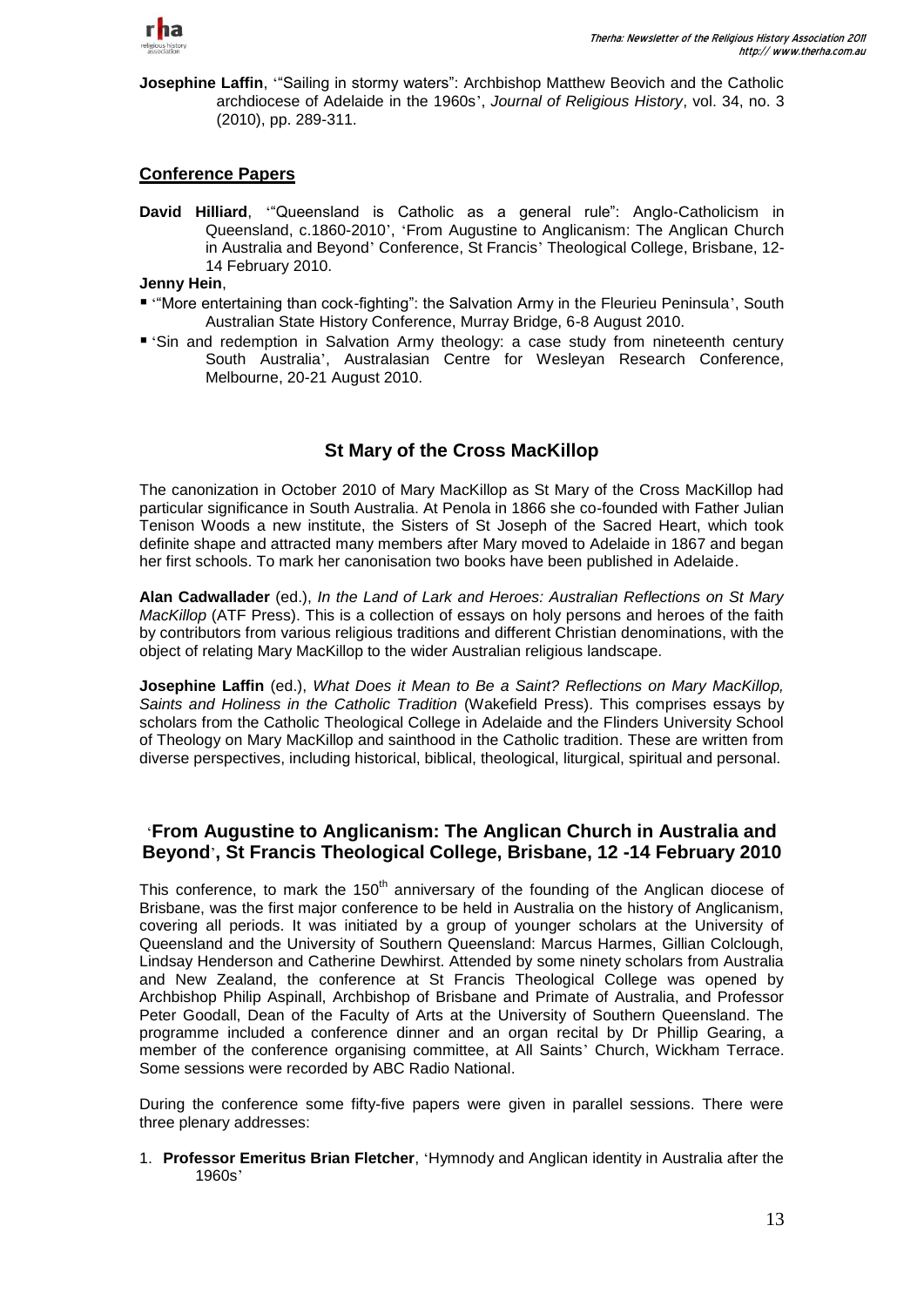

- 2. **Professor Emeritus Sybil M. Jack,** ‗By whos authority? Secular and state control of the Anglican Church from 1534 to 1900"
- 3. **Professor Emeritus John Tonkin** (inaugural St Francis Lecture), 'Divided authority in cathedral government: blessing or curse?'

**Expressions of interest from another institution and positive feedback from those attending have inspired planning for a second conference in Queensland in 2012. For this a USQ Community Moodle site has already been established.** 

# **Anglo-Catholic History Society**

The Anglo-Catholic History Society was founded in England in 2000 to foster interest and study in the history of the Anglo-Catholic movement in the Anglican Communion. This includes both the High Church school in the Church of England from the sixteenth to the eighteenth centuries, the Oxford Movement of the mid-nineteenth century, and the ensuing Ritualist and Anglo-Catholic movements in England and elsewhere. There are many links with Australia. From the 1890s to the 1980s Anglo-Catholicism, although never a unified movement, was an influential force within Australian Anglicanism, and Anglo-Catholicism in Australia was derived from the Church of England. It looked to England for its theology, its liturgical models and its heroes. Although the Society's lectures, walks and other activities are held mostly in London, it also issues a regular newsletter and has an extensive publishing programme. Most of its lectures are printed as booklets (29 so far) and distributed to members and it has published eleven occasional papers. The Society also provides financial assistance for the publication of significant books in the field.

## **Since 2009 the Society has published the following lectures:**

**Barry A. Orford**, *H. P. Liddon and the Priestly Ideal* **Alan Wilkinson**, *A Tale of Two Monasteries: Kelham and Mirfield* **Simon Jones**, *The Liturgical Legacy of Dom Gregory Dix* **Arthur Burns**, *Preserving the Thaxted Tradition* **Grant Lambert Naylor**, *The Lampeter Movement, 1897-1957: The Society of St David and St David*'*s College, Lampeter* **Frank Sargeant**, *Canon Peter Green (1871-1961): Priest, Evangelist and Writer*

## **Occasional Papers**

- **No. 9: Michael Yelton**, *The Twenty-One: An Anglo-Catholic Rebellion in London, 1929*  (2009)
- **No. 10: Michael Yelton** (ed.), *An Anglo-Catholic Scrapbook, Produced to Mark the Tenth Anniversary of the Foundation of the Anglo-Catholic History Society* (2010)
- **No. 11**: *The South India Controversy and the Converts of 1955-6: An Episode of Recent Anglo-Catholic History* (2010)

#### **In addition, the Society has been associated with the publication of the following books:**

**Peta Dunstan**, *The Labour of Obedience: The Benedictines of Pershore, Nashdom and Elmore: A History* (Norwich: Canterbury Press 2009)

- **Michael Yelton**, *Outposts of the Faith: Anglo-Catholicism in Some Rural Parishes* (Norwich: Canterbury Press 2009)
- **John Gunstone**, *Lift High the Cross: Anglo-Catholics and the Congress Movement* (Norwich: Canterbury Press 2010)

**Membership enquiries should be directed to the secretary: George Brent Skelly 24 Cloudesley Square, London N1 0HN, United Kingdom, Email:skelly785@btinternet.com**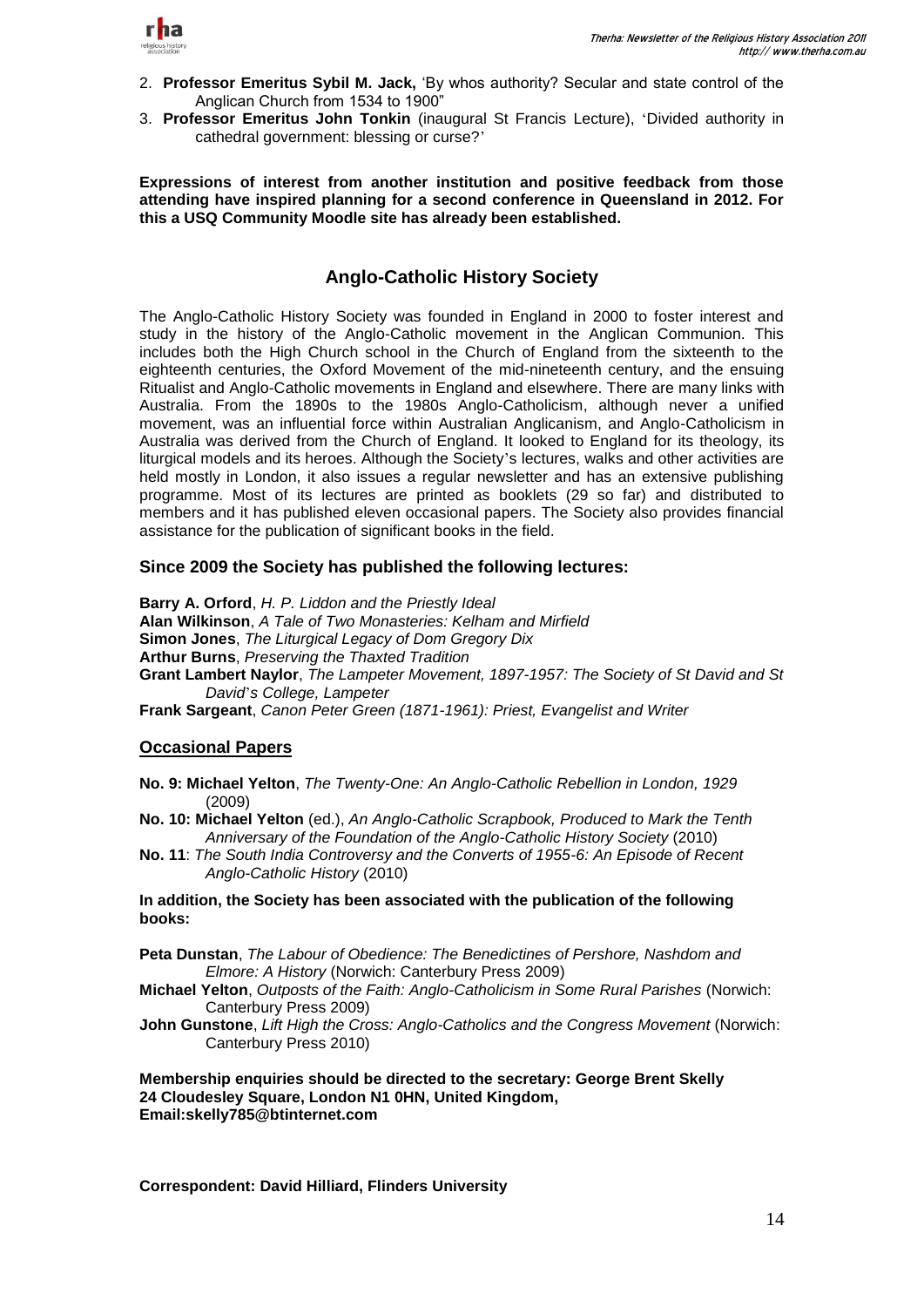

# **MACQUARIE UNIVERSITY**

**The following report is not exhaustive of all the research being done on religious history at Macquarie University. It would be greatly augmented, for example, by the list of postgraduate students who are doing research on religious history.**

## **Publications, Already Published and Forthcoming**

- **Greg Fox, Sam Lieu and John Sheldon**, *Greek and Latin Manichaean Texts on Cosmogony and Ethics,* Corpus Fountium Manichaeorum Series Subsidia Vol. 6 (Turnhout: Brepols 2010) ISBN 978-2-503-50653-4 pp. xxxviii + 256.
- **E. A. Judge**, *Jerusalem and Athens: Cultural Transformation in Late Antiquity* ed. Alanna Nobbs, (Tubingen: Mohr Siebeck, 2010)

**Malcolm Choat**, 'Athanasius, Pachomius, and the 'Letter on Charity and Temperance'

**Edwin Judge**, 'The Puzzle of Christian Presence in Egypt before Constantine'

**Alanna Nobbs**, 'Phileas, Bishop of Thmouis'; Boyo Ockinga, 'The Memphite Theology'; in Ann McFarlane Alexandra Woods, Susanne Binder, ed. *Egyptian Culture and Society: Studies in Honour of Naguib Kanawati*, *Cahier No.38*: Publications du Conseil Suprême des Antiquitês de L'Ėgypte, 2010)

**Paul Mason**, (2010) [Islamic New Year in West Sumatra,](http://www.insideindonesia.org/stories/islamic-new-year-in-west-sumatra-09121378) *Inside Indonesia,* 102. <http://www.insideindonesia.org/stories/islamic-new-year-in-west-sumatra-09121378>

- **Mark Harding and Alanna Nobbs**, (eds), *The Content and Setting of the Gospel Tradition* (Grand Rapids, Mich.: W.B. Eerdmans Pub. Co., 2010)
- **Alanna Nobbs**, 'Voices from Late Antique Egypt: Christian Women Speak,' 2009 Penny Magee Memorial Lecture, *Australian Religion Studies Review,* 23.1, August 2010, 130-147
- **Stuart Piggin**, *Evangelical Christianity in Australia* (1996)*,* Ch 1 in *Christian Review* (Korean),7. 2010, 47-49; ch2, 8.2010, 22f.; ch 3, 9, 2010, 22-24; ch.4, 11, 2010, 26- 28; ch5, 12, 2010, 42,43
- **Stuart Piggin with Peter Lineham**, 'Christianity in Australia and Oceania c1800–2000', in *Blackwell Companion to World Christianity*, Edited by Lamin Sanneh and Michael J. McClymond (Blackwells, forthcoming)
- **M.J.F. Roberts,** 'Evangelicalism and scandal in Victorian England: The case of the Pearsall Smiths', *History*, 95 (no. 320) (2010), pp. 437-57
- **Ian Tregenza**,
- 'The Idealist Tradition in Australian Religious Thought', *Journal of Religious History*, vol.34, no.3, September, 2010.
- 'Skepticism and Tradition: The Religious Imaginaton of Michael Oakeshott', in C. Abel (ed.) *The Meanings of Michael Oakeshott*'*s Conservatism* (Exeter: Imprint Academic, 2010)

## **Public Lectures and Conference Papers**

#### **The Society for the Study of Early Christianity held a conference on** '**The Real Picture of Jesus: Text and Image,**' **8 May 2010, Macquarie University**

Speakers included:

**Professor Laurence Welborn**, 'Laughing on the Cross: The Palantine Graffito and the Roman Mime'

- **Dr Don Barker**, 'The Turin Shroud the Image of Jesus?'
- **Dr John Dickson**, 'The Image of Jesus? Television documentaries on Jesus'
- **Dr Chris Forbes**, 'Competing Contemporary Portraits of Jesus'
- **Dr Felicity Harley-McGowan**, 'Christ's Passion in 5th century Rome: formulating an iconography of crucifixion'
- **Professor Edwin Judge,** 'Does Iconoclasm reflect the word of Jesus?'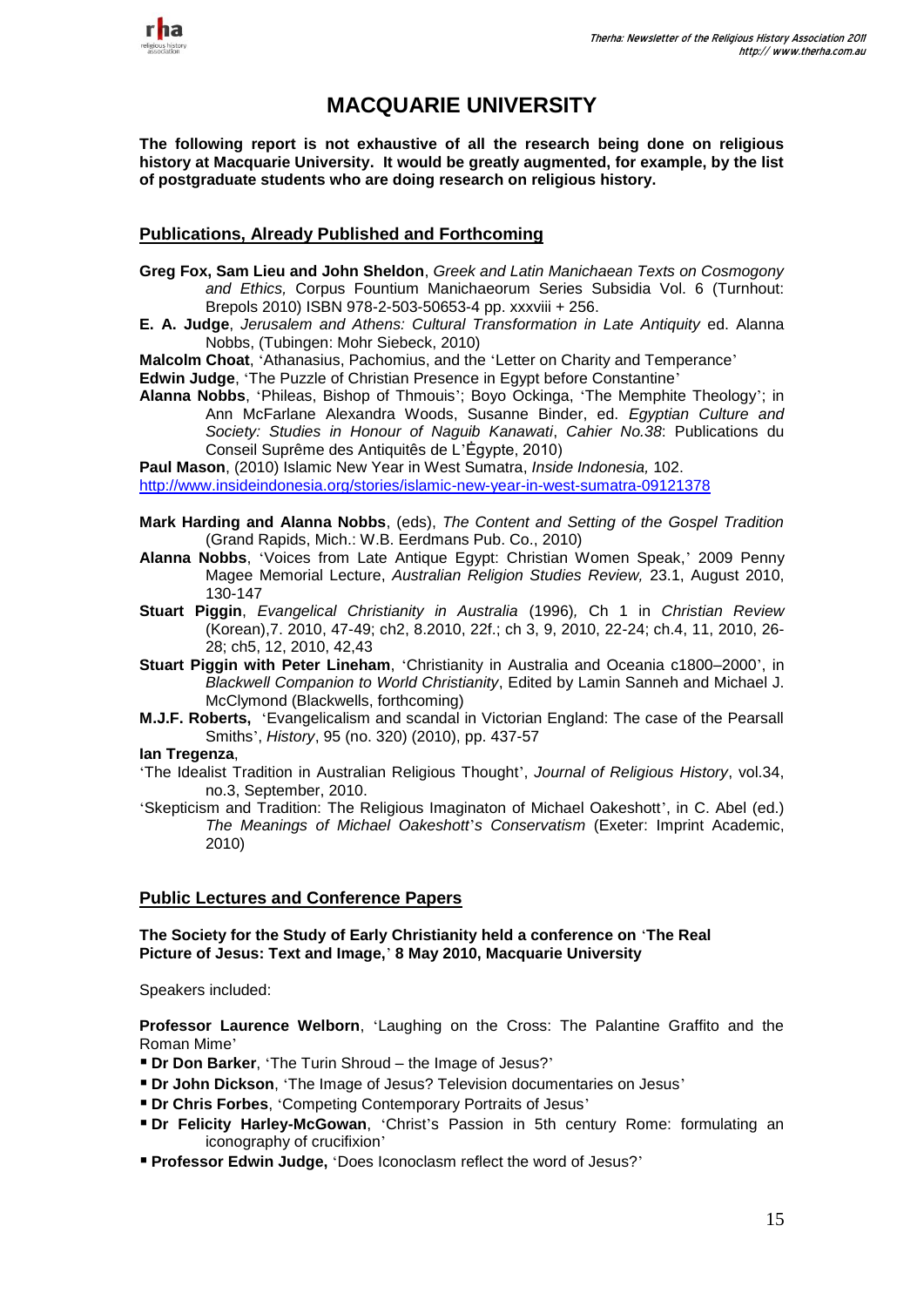

- **Mark Hebblewhite**, 'Chi-Ro, Sacramentum and Labarum Christian Images and Rituals in the Roman Army'
- **Chris Malone**, 'The Image of Jesus as Warrior in the Fourth Century'
- **Dr John Pryor**, 'Jesus Friend of Sinners'
- **Dr Ken Parry**, 'Be Upstanding: Images of Resurrection in Early Christian Art'
- **Professor Lucy-Anne Hunt**, 'Imprint and Image : The True Likeness of Christ in the Medieval Eastern Christian World'

#### **21st International Congress of Historical Sciences, Amsterdam, 22-28 August, 2010**

 **Stuart Piggin**, 'Power and Religion in a Modern State: Desecularisation in Australian Politics'.

#### **History Seminar Series, University of Newcastle, August 2010**

**Kyle Harvey**, 'Prayer or protest? Fasting, nonviolence, and anti-nuclear activism in the United States,' History Seminar Series, University of Newcastle, August 2010.

**The MQ Ancient Cultures Research Centre** hosted a day-symposium, in collaboration with the Australian Catholic University Centre for Early Christian Studies, entitled 'Epistolary Conversations: Opening the Letter of Classical and Late Antiquity', on 15 December. The symposium was organised by Associate Professor Andrew Gillett, and MQ speakers included Dr Malcolm Choat and Dr Trevor Evans. Researchers from Australia, New Zealand, and Japan participated. The day was the first in a series of symposia on ancient letters run in collaboration by MQACRC and ACU-CECS.

#### **CONFERENCES AND WORKSHOPS FOR 2011**

#### '**Corinth – Paul, People and Politics,**' **Society for the Study of Early Christianity Conference, 14 May, Macquarie University.**

Speakers included: Michel Amandry, Paul Barnett, Brad Bitner, Thomas Blanton, Amelia Brown, Cavan Concannon, John Fitzgerald, Chris Forbes, Timothy Luckritz-Marquis, Julien Ogereau, Larry Welborn, David Wheeler-Reed, Bruce Winter

'Rethinking Australian Secularism', Workshop run by Steve Chavura and Ian Trengenza at Robert Menzies College, Macquarie University, 30 September 2011.

#### **POSTGRADUATE COMPLETIONS**

#### **Supervised by Alanna Nobbs**

**David Burge**, 'A comparative study of Epictetus, Philo and Peter' (PhD)

#### **Supervised by Stuart Piggin**

 **Martin Sims**, 'Campbell West-Watson, Primate of New Zealand: A Biographical Study with special reference to his Episcopal roles and his contribution to Ecumenism' (M.Phil)

# **CENTRE FOR THE HISTORY OF CHRISTIAN THOUGHT AND EXPERIENCE**

The Centre has 16 students enrolled for postgraduate research on religious history. Apart from contributions from postgraduate students, the Centre's seminars in 2010 included papers from the following visitors and colleagues:

 **David Stoneman**, 'The 1836 Church Act: The expansion of Christianity or the imposition of "moral enlightenment"'.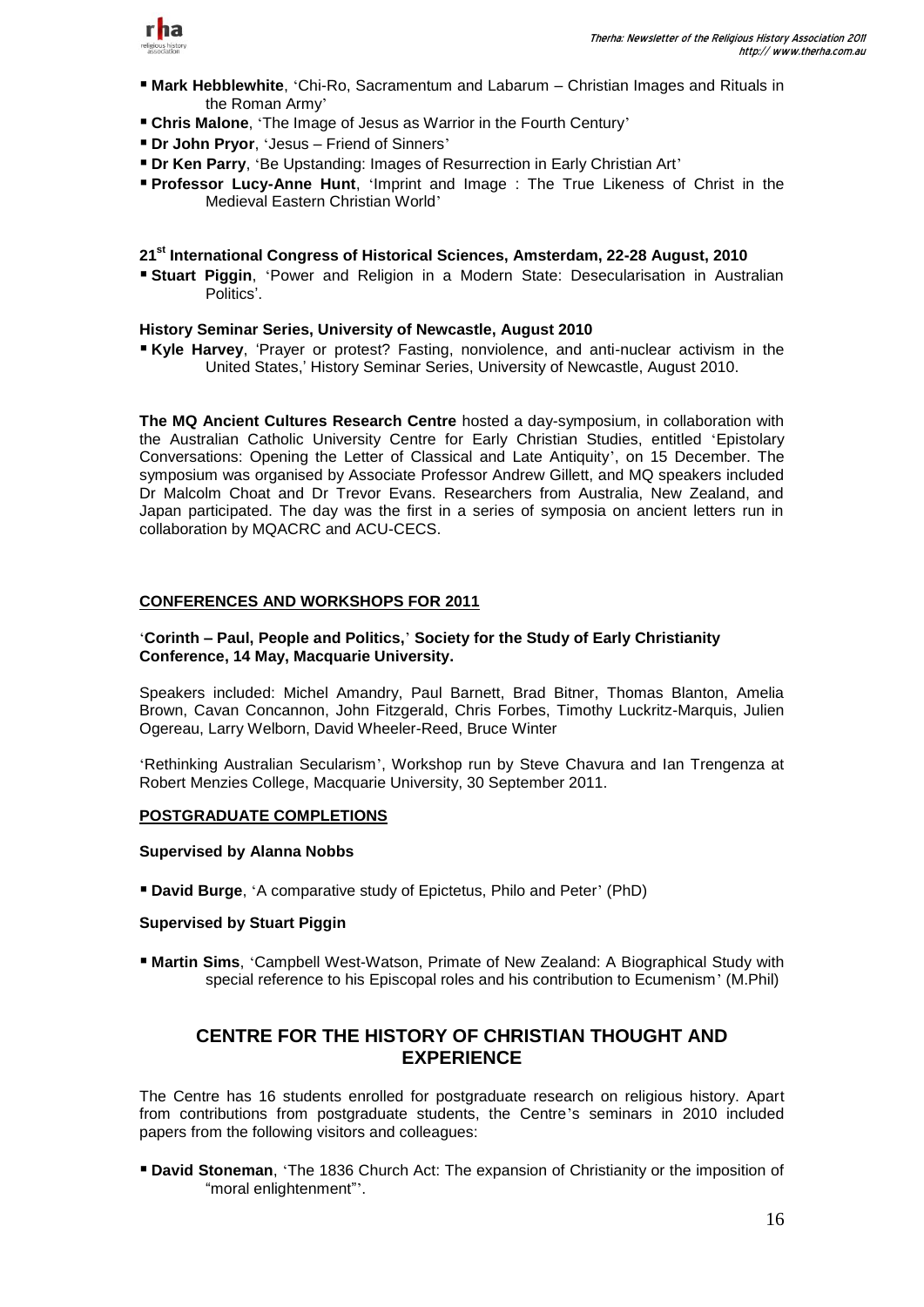

- **John McIntosh**, 'The theological systems of Moore College Principals'.
- **Robert Banks**, 'And Man Created God: Investigating the Genesis, Development and Legitimacy of a Subversive Idea.'
- **Paul Oslington**, 'Adam Smith as Theologian.'
- **Bob Linder**, 'Australian evangelicals in the Second World War'
- **Larry Welborn**, 'Response to Economic Crisis among the Early Christians.'

**Correspondent: Stuart Piggin, Macquarie University**

# **UNIVERSITY OF TASMANIA**

#### **Publications relating to religion in Tasmania from the School of History and Classics, University of Tasmania**

- **A.V. Bailey,** 'The spiritual diary of a colonial Launceston Wesleyan Methodist', *Papers and Proceedings, Launceston Historical Society*, 2010, vol. 21, pp. 32-48.
- **M.J. Bennett,** 'Quaker missions in Launceston and northern Tasmania,' *Papers and Proceedings, Launceston Historical Society,* vol. 21, 2010 pp. 11-21.
- **L.F. Rowston,** 'The life of Samuel Cozens', *Papers and Proceedings, Launceston Historical Society,* vol. 21, 2010, pp. 57-62.
- **E.K. Wilson,** 'Ineffable impudence?' Christian Brethren in Northern Tasmania, 1860s and 1870s', *Papers and Proceedings, Launceston Historical Society,* Vol. 21, pp. 49-56.

## **Publications from the Tasmanian School of History and Classics relating to religion, but** *not* **to religion in Tasmania.**

#### **K. Brittlebank,**

- 'Among the unbelievers: ―Non-Muslim‖ elements in Tipu Sultan's dreams', *South Asia: Journal of South Asian Studies,* vol. 33, part 1, 2010, pp. 75-86. Note, relating to Ramya Sreenivasan, *The many lives of a Rajput queen: heroic pasts in India,* Seattle: University of Washington Press, 2007. *South Asia: Journal of*
- *South Asian Studies,* pp. 323-24. **R.G. Ely,** ‗William John Salter. A Victorian Baptist Minister: Two perspectives on his ministry, 1955 and 1974, with reflections arising from this: whether Protestantism is dead in the Baptist Union of Australia', *Our Yesterdays,* Vol. 18, Victorian Baptists and Victorian Society, 2010, pp. 21-40.

#### **E.M. Freeman,**

- A Cistercian monk writes to a Cistercian nun: John Godard's Treatise for the Abbess of Tarrant, England, c. 1250', *Cistercian Studies Quarterly,* vol. 45, no. 3, 2010, pp. 331-351.
- 'Aelred of Rievaulx', R G Dunphy (ed.), *Encyclopedia of the Medieval Chronicle*, (Leiden & Boston, 2010), pp.16-17.
- 'Annals of Reivaulx', RG Dunphy (ed) *Encyclopedia of the Medieval Chronicle*, (Leiden & Boston, 2010), p. 82.
- 'Ralph of Coggeshall', RG Dunphy (ed), *Encyclopedia of the Medieval Chronicle*, (Leiden & Oston, 2010), p. 1253.
- Review of Rosalind C Love (ed. and trans.), *Goscelin of Saint-Bertin. The hagiography of the female saints of Ely*', *Journal of Religious History,* vol. 34, no. 2, 2010, pp. 213-4.
- **M. Grubits,** 'Things that are near though distant: extramarital affairs in Heian-Period Japan', *New Voices,* 3, 2010, pp. 23-42.
- **A.R. Page.** "No effort can be lost": the Unitarianism and republicanism of Ann Jebb (1735-1812)‖, *Enlightenment and Dissent*, 2010, 26 pp.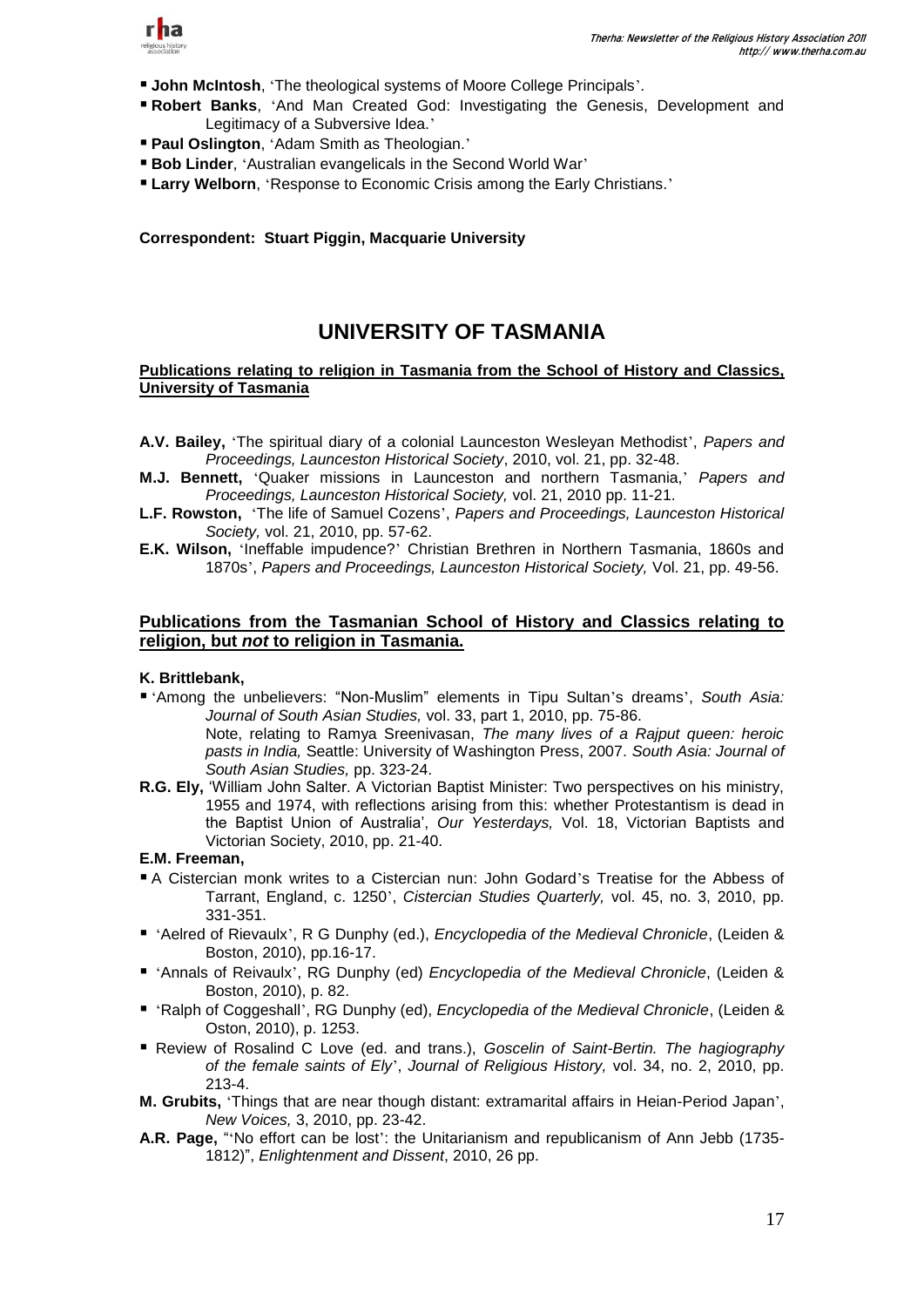

#### **Petrow, S**,

- 'Australia and New Zealand', in G Dal Pont (ed.), *Law of Charity,* (Sydney: Lexis/Nexis, Butterworths, 2010) pp. 81-90. (Book chapter)
- England and the United States', in G Dal Pont (ed), *Law of Charity,* (Sydney: Lexis/nexis, Butterworths, 2010. Book chapter.
- **A. Roy,** 'Living together in difference': religious conflict and tolerance in pre-colonial India as history and discourse', *South Asia: Journal of South Asian Studies,* vol. 33, no. 1, 2010, pp. 33-60.

### **Other publications relating to religion in Tasmania**

**Terese Binns,** *Henry Hinsby: A distinguished apothecary of Hobart Town,* self published, October 2010.

A fairly detailed genealogically focussed and historically useful study. Hinsby was active as a deacon and lay preacher in the Harrington Street Baptist chapel. Proved to be ecumenical in the Baptist style, joining the Baptist Union in 1886. Not yet fully catalogued.

- **James Boyce,** *Working for a just Tasmania: 25 Years of Anglicare,* Anglicare Tasmania, (Hobart: Anglicare Tasmania, c 2007) pp 48.
- **John Chick,** (ed.), *50 Years: The Story of the Rosny chapel of the Church of Jesus Christ of Latter Day Saints, 1958-2008,* (Mornington, Tasmania: 2008) pp. 422.
- **David Coad,** *Port Cygnet, 1860-1900,* (Kingston, Tasmania: Self published, 2010) pp. 295.

Includes bibliography. Refers to Catholics and Protestants. The Catholic population, for historical reasons, is much beyond the Tasmania norm.

**Leonard W. Dimmick,** *On the Main Road,* (Glenorchy, Tasmania: Uniting Church, 2010) pp. 193 (Alternative title. *On the Main Road: the History of the Glenorchy Uniting Church.)*

Includes histories of St Matthews Presbyterian Church and Glenorchy Methodist Church.

**John Currey** (ed), Robert Knopwood, Port Phillip diary, 9 October 1803 — 31 January 1804. (Malvern, Victoria: Banks Society, 2009).

Introduction by Currey.

**Jenny Gill,** *Holy Trinity Church, Launceston: A History from 1838,* (Launceston, Tasmania: Holy Trinity Church, ca 2010).

**Gwyneth Daniel,** *A Walk round St Stephens Anglican Heritage Church, Wynyard,* (Wynyard: Willow Books, c 2010) pp. 17.

A guided tour with some history.

**Gwyneth Daniel,** *Handbook for Anglican Parish Councillors*, 2010 Cataloging in process.

**Julie Kelley, & Leonie Beaumont,** *The life and times of Woodbridge Anglican Church,*  (Woodbridge, Tasmania: personally published, c 2090) pp. 76.

Relates to the churches of St Simeon and St Jude.

**Richard Lord,** *The Isle of the Dead, Port Arthur: Inscriptions on the headstones and historical background of the cemetery at the Port Arthur penal establishment, 1833-1877* (Taroona, Tasmania: Richard Lord and Partners, 2009).

The sixth edition of a book with cultural as well as genealogical interest.

**Jan Paterson (text), Simon Barnard (drawings**), *Beer, Tin and Salvation: William Street, Launceston in 1898* (Launceston, Tasmania: National Trust [Tasmania], 2009. 74 pp.

A copy, by Barnard, of the J Boag & Son mural on the Boag's Brewery building. Street life is represented, including the Salvation Army. Enterprising, with resonance.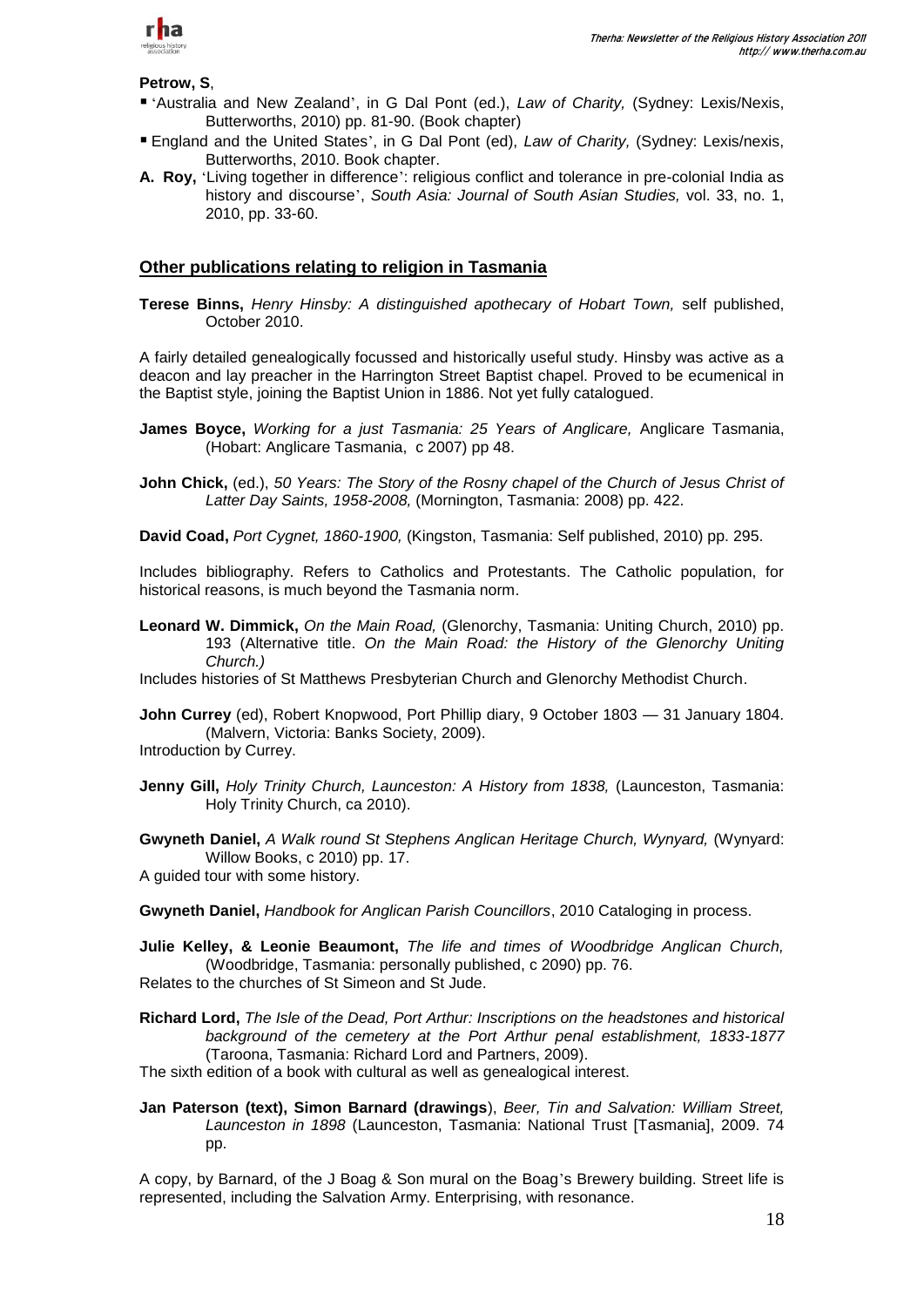

#### **L F Rowston**, *God*'*s country training ground: A history of the Yolla Baptist Church, 1910- 2010*. (Hobart: Baptist Union of Tasmania, 2010) 39 pp.

Concise. Scholarly within limits imposed by the nature of documentary and other sources. Rowston is already a frequent dipper into the pond of Tasmanian Baptist local histories. In a personal communication he advises that his sights are set even higher. He is working 'on twelve church histories at the moment, those of the older Tasmanian Baptist churches of York Street, Perth, Deloraine, Longford, Launceston, Bracknell District, Latrobe, Sheffield, Devonport, Memorial, Wynyard and Smithton.' These are, not by happenstance, congregations researched in Rowston's Master's thesis on Spurgeon's students in Tasmania. This was recently submitted in the School of History and Classics of the University of Tasmania. Rowston also advises that, as a three year project, he is also working on the pastors of these churches — that is, 230 profiles. There should be a longer word than 'indefatigable' for Mr Rowston.

#### **W. T. Southerwood,** *Priceless Heritage: The Tasmanian Catholic community, 1772-2010* (St Leonards, Tasmania: Stella maris Books, 2010) 697 pp.

Father Southerwood's 28th book. It is chiefly an up-date revision and summary of research conducted since his appointment in 1967 by Archbishop Young as archivist and historian of the Catholic archbishopric of Tasmania. In years following, especially up to 1981, Southerwood was a prolific and compendious historian of Catholicism in Tasmania. He remained active historically, but thereafter gave more time to pastoral imperatives. This is, in substance, an unfootnoted summary, and sometimes revision, of much of his earlier research. Publication may partly reflect the fact that his earlier historical research is now long out of print. Partly it may reflect the hope that Catholics today may wish to reflect again on the distinctive of their history.

Terry Southerwood has long been known as a defender of what he considers rightful roles of priests in respect to bishops, and of laity in respect to priests. Perhaps he is better known for pastoral energy. Quite apart from pious parochial utilities noted in the preceding paragraph, this compendium has a place in the history of ideas of a distinctive kind among Tasmanian Catholics. This significance is foreshadowed at the conclusion of Southerwood's 'Introduction', whose gauntlet quality make this book challengingly more and other than a compendious and useful smoothing of often dying institutional pillows:

*… a work of this nature cannot help but betray the mainly hierarchical, clerical and institutional bias which has been the prevailing model of Church until recent times. Only during the past few decades, with the notable exception of specifically lay organizations such as the Society of St. Vincent de Paul, have the laity taken their rightful place in ecclesial leadership …* 

It is a question how far this agenda is a sub-text of *Priceless Heritage*. The historiographical implications, although expressed only here and there, make this a work of likely interest beyond Tasmania, which should, one might add, be read in conjunction with the writer's recent autobiography*,* '*The Child Won*'*t Live*'*.*

**Pam Zopf, & Geoff Court,** *From Iberia to Van Diemen*'*s Land: A Cohen Family Odyssey*  (Melbourne: P Zopf & G Court, c 2008), 287 pp.

Genealogical. The Cohens are a Jewish family.

*Ulverstone Presbyterian Church, 1910-2010,* (Ulverstone Presbyterian Church, 2010), 21 pp.

Updates the 75th anniversary booklet by Jacob & Jennifer Hendricks.

**Correspondent: Richard Ely, University of Tasmania**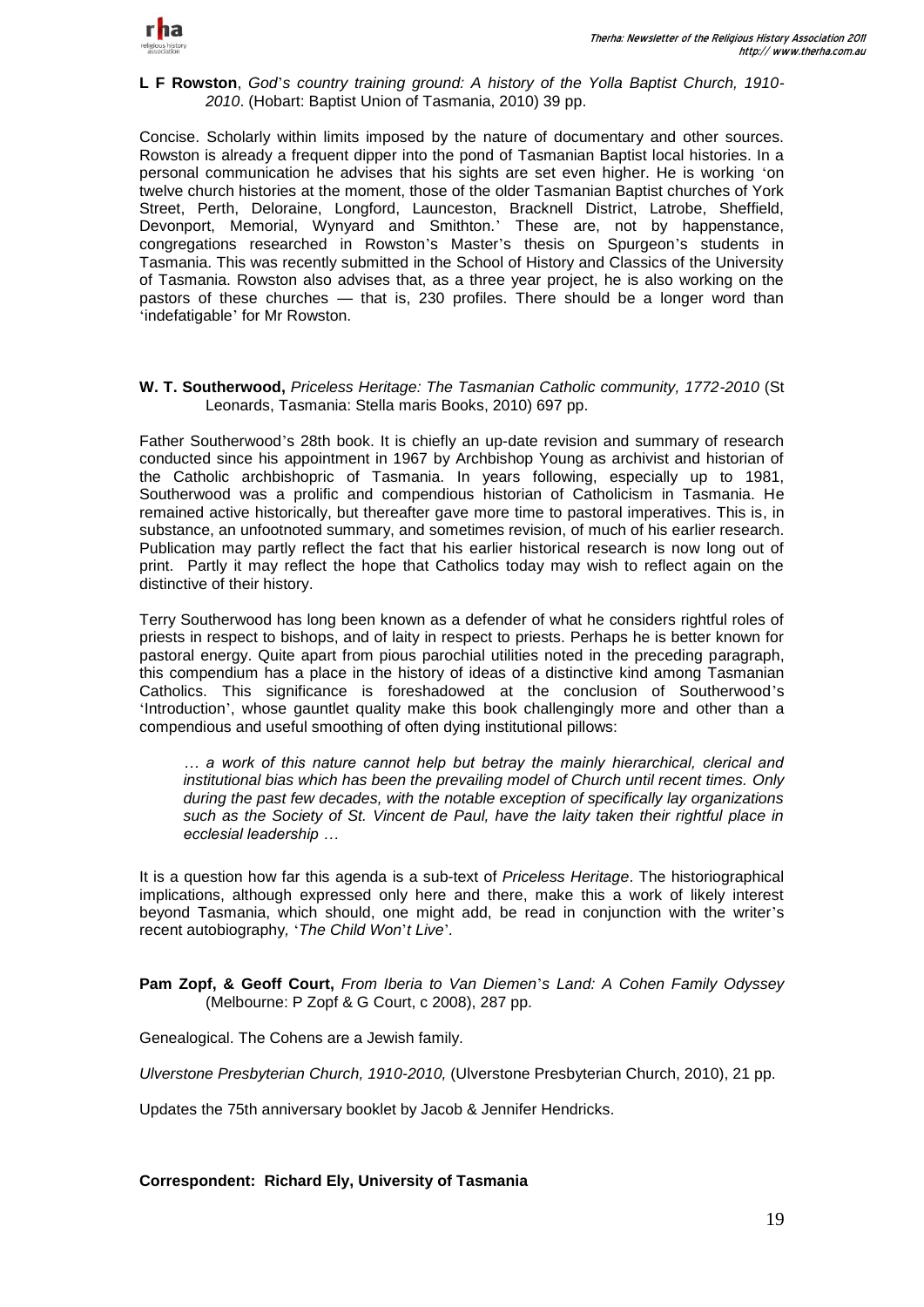

# **UNIVERSITY OF NEW SOUTH WALES**

## **Publications**

**Stefania Bernini,** 'Family politics, the Catholic Church and the transformation of family in the Second Republic', in A. Mammone, G.A. Veltri (eds.), Italy Today. The Sick Man of Europe, Routledge, London, 2010.

### **John Gascoigne**

- *Science, Philosophy and Religion in the Age of the Enlightenment: British and Global Contexts* (Ashgate, Variorum Series, 2010)
- 'The Religious Thought of Francis Bacon' in C. Cusack and C. Hartney (eds), *Religion and Retributive Logic: Essays in Honour of Professor Garry W. Trompf* (Leiden:Brill, 2010), pp.209-228
- 'Pacific Exploration as Religious Critique', *Paregon*, 27 (3): 143-52
- 'The Journal of Religious History 1960–2010: The Changing Face of Religious History over Fifty Years,' *Journal of Religious* History (Wiley Blackwells), 34 (3): 261-70
- 'Darwin and the British Natural Theology Tradition', *St Mark*'*s Review*, No.211 (1): 35-42 **Barbara Hendrischke**
- 'Divination in the Taiping jing', *Monumenta Serica* 57, 2009, pp 1-70 (published in 2010)
- 'Early Daoist Ideas on Political Practice: How to Select and Control Government Officials' Daoism. *Religion, History and Society* 2, 2010: 1-35.
- **Julie Kalman,** *Rethinking anti-semitism in nineteenth century France* (New York, Cambridge University Press) (short-listed for Victorian Premiers' Prize)

#### **Geoff Nathan**

- *Basileia. Imperium and Culture in Byzantium*. Papers in Honour of Elizabeth and Michael Jeffreys. (ed.), Melbourne: Byzantina Australiensa 17, 2010.
- ―The Vienna Dioscorides' dedicatio to Anicia Juliana: A Usurpation of Imperial Patronage?" in G. Nathan, ed., *Basileia. Imperium and Culture in Byzantium*. Papers in Honour of Elizabeth and Michael Jeffreys. Melbourne: Byzantina Australiensa 17, 2010.

# **Ian Tyrrell**

- *Reforming the World: The Creation of America*'*s Moral Empire* (Princeton: Princeton University Press, 2010).
- 'Woman, Missions, and Empire: New Approaches to American Cultural Expansion,' in Barbara Reeves-Ellington, Kathryn Kish Sklar, and Connie Shemo, eds., *Competing Kingdoms: Women, Mission, Nation, and American Empire, 1812–1960* (Durham, NC: Duke University Press, 2010), pp. 51-83

## **Conference papers and presentations**

**Jean Taylor,** "Muslim Women: Global Islam and Local Identities", Shalom College, Sydney Jewish Writers' Festival, 29 August 2010.

## **Anne O**'**Brien**

- 'All the charities which man is bound to show': the Aborigines' Protection Society in colonial Australia, AHA Conference, Perth, July 2010
- 'History and Christianity' Keynote panelist, 'Divining the past' Conference, Robert Menzies College, Macquarie University.
- Respondent to Public Lecture, Australian Catholic University, by Professor Edmund Campion on 'Rosemary Goldie AO', November, 2010.

## **Ph D Thesis completion**

**Frank Alafaci,** The Extreme Right in Australia with particular reference to Protestant Christianity, 1945-2001.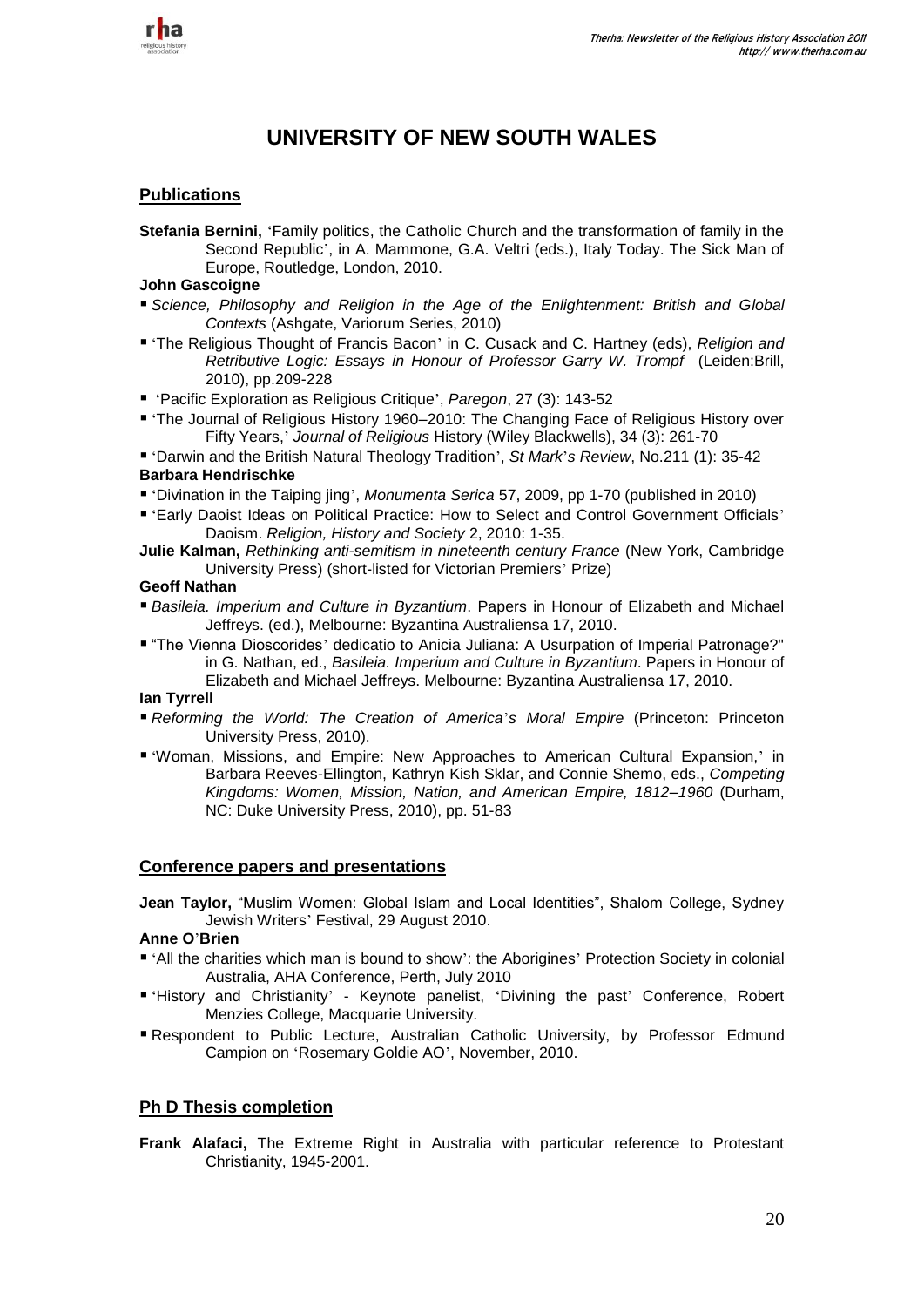

### **Honours and Awards**

**John Gascoigne,** (former editor of JRH) Scientia Professor, University of New South Wales.

**Patricia Curthoys,** Australian Religious History Fellowship, 2011, State Library of New South Wales.

### **Correspondent: Anne O**'**Brien, University of NSW**

# **UNIVERSITY OF SYDNEY**

The Department of Studies in Religion has maintained steady progress this year. We were especially pleased that the appointments of Dr. Christopher Hartney and Dr. Jay Johnston were made permanent at the start of 2010. At the same time, all offerings in Buddhist Studies were consolidated in the Department of Indian Subcontinental Studies, and our colleagues Dr. Edward Crangle and Dr. Paul Fuller were re-located there. We were sorry to see them go (all the way downstairs in the Woolley Building), but maintain close contact on many academic and social matters. In general, the Faculty of Arts is in a period of transition, and it will be interesting to see what changes 2011 will bring.

**Iain Gardner has been Chair of Department. Jay Johnston as Undergraduate Coordinator, Carole Cusack as Honours Coordinator, Chris Hartney as Postgraduate Coordinator. In the second semester Carole was on sabbatical at the University of Edinburgh.** 

In staff news, it was especially pleasurable to start the year by celebrating the launch of the international *Festschrift* volume presented to **Emeritus Garry Trompf,** edited by Carole Cusack and Chris Hartney. This splendid event took place on the 23<sup>rd</sup> February in the Woolley Common Room. Full details of the publication appear below under 'Staff Publications'.

**Warm congratulations to Carole Cusack, who was presented with the 2010 Vice-Chancellor**'**s Award for Excellence in Research Higher Degree Supervision at the Friday 7 May graduation ceremony by the Chair of the Academic Board, Associate Professor Peter McCallum.**

We have enjoyed a number of visitors during 2010. In May-June **Dr. Paul Dilley (Penn State University)** was in Sydney to work with Iain Gardner on his ARC project ('Digital Restoration and Edition of the Dublin Kephalaia'). They subsequently joined **Professor Jason BeDuhn of Northern Arizona University** for fieldwork at the Chester Beatty Library. In the second semester **Professor Geoffrey Samuels of Cardiff University** was the visiting Professor of Buddhist Studies, and we enjoyed his company on a number of occasions. Also in second semester we were pleased to welcome **Dr. Sakineh Rasuli from Teheran**, sponsored by the University for 12 months to work with Iain Gardner on Middle Persian texts.

**The Department was also very pleased to host a Conference on**: 'The Legacies of Theosophy: Unveiling Mysteries of the Creative Imaginary'. Organised by the Sydney Society of Literature and Aesthetics and the Society for the Study of Religion, Literature and the Arts, in conjunction with the Australian National Office of the Theosophical Society. 30 September 2010 - 3 October 2010.

## **Staff Publications**

## **Books:**

**C.M. Cusack, Christopher Hartney** (ed.), *Religion and Retributive Logic: Essays in Honour of Professor Garry W. Trompf*, E.J. Brill 2010. (Listing of staff contributions below). **C.M. Cusack**, *Invented Religions. Imagination, Fiction and Faith,* Ashgate 2010.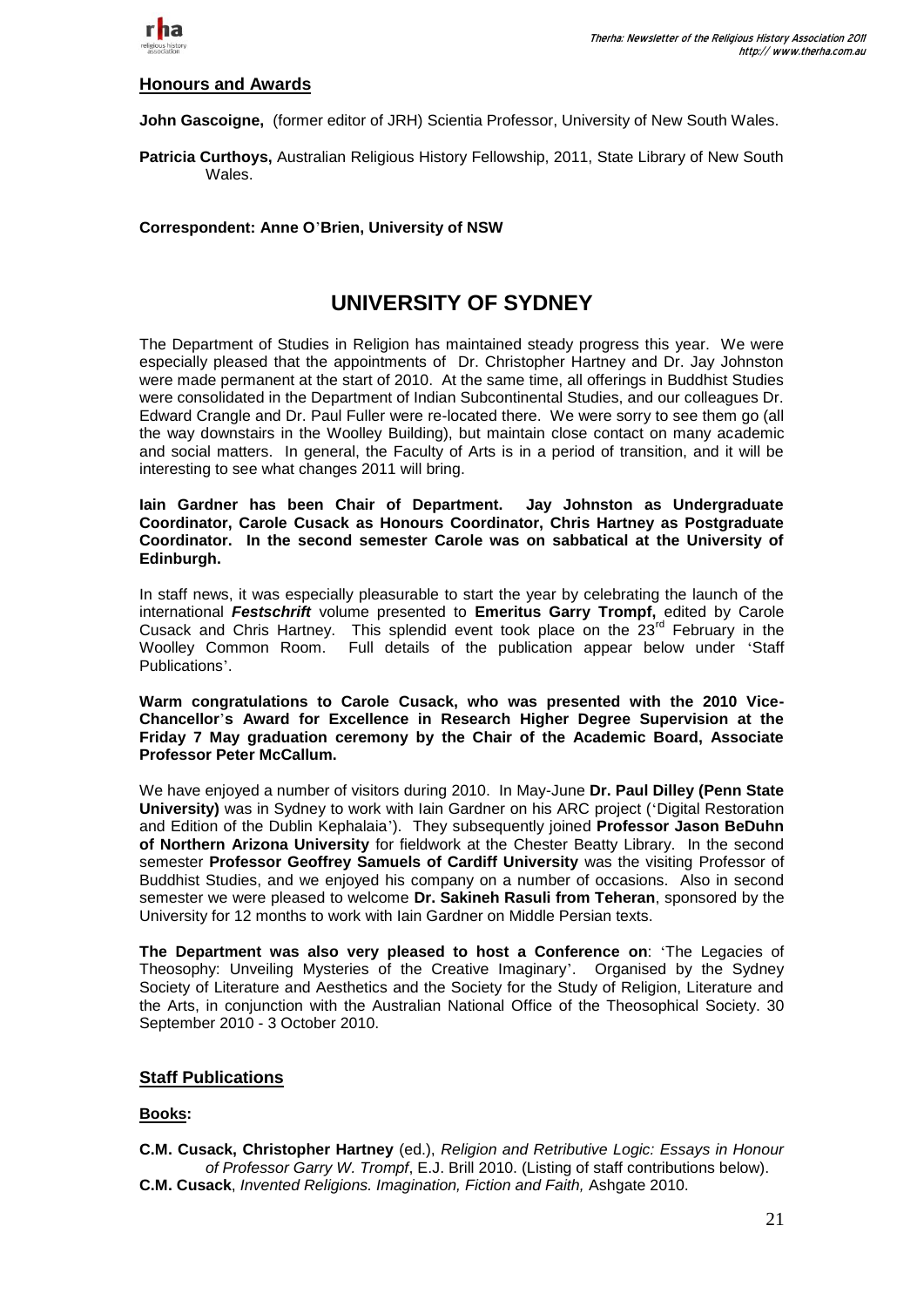

## **Articles and Chapters:**

## **C.M. Cusack and J.H. Prior**

- 'Religion, Sexuality and Retribution: Placing the "Other" in Sydney', in *Religion and Retributive Logic,* 2010:347-368.
- ‗Spiritual Dimensions of Self Transformation in Sydney's Gay Bathhouses‖, *Journal of Homosexuality,* Vol. 57, No. 1, 2010, pp. 71-97.

## **C.M. Cusack**

- 'Science Fiction as Scripture: Robert A. Heinlein's *Stranger in a Strange Land* and the Church of All Worlds', in C. Hartney, A. Norman, and C.M. Cusack (eds), *Creative Fantasy and the Religious Imagination*, special issue of *Literature and Aesthetics*, 19.2, 2009: 72-91.
- 'Religion As Something Absolutely Ordinary', *Mentalites/Mentalities*, 24.1, 2010: 1-7.
- 'Sport', in Richard Hecht and Vincent Biondo III (ed.), *Religion in Everyday Life and Culture*, Vol. 3, Westport CT, 2010: 915-943.
- 'Sydney Society of Literature and Aesthetics', in Graham Oppy and Nick Trakakis (ed.), *Companion to Philosophy in Australasia*, Monash University Press, 2010: 528-529.
- 'The Church of All Worlds and Pagan Ecotheology: Uncertain Boundaries and Unlimited Possibilities',*Diskus*, 11, 2010: [http://www.basr.ac.uk/diskus/diskus11/index.html.](http://www.basr.ac.uk/diskus/diskus11/index.html)
- 'The Burry Man Festival, South Queensferry: Warding off Evil Spirits, Connecting With Nature, and Celebrating Local Identity', *Sydney Society for Scottish History Journal,* 13, 2010: 37-53.
- 'Fiction, Feminism and the "Celtic Church": The Sister Fidelma Novels of Peter Tremayne', in Pamela O'Neill (ed.), *Celts in Legend and Reality: Papers from the Sixth Australian Conference of Celtic Studies*, University of Sydney, July 2007. Sydney, 2010: 315-342.
- **I. Gardner,** 'Towards an Understanding of Mani's Religious Development and the Archaeology of Manichaean Identity', in *Religion and Retributive Logic,* 2010: 147- 158.

#### **I. Gardner and J. Johnston**,

- 'The Liber Bartholomaei on the Ascension: Edition of Bibliothèque Nationale Copte 1321 f. 37', *Vigiliae Christianae*, 64, 2010: 74-86.
- 'The Passover Litany of the Liber Bartholomaei: Edition of Bibliothèque Nationale Copte 1321 f. 40', *Journal of Coptic Studies*, 11, 2009: 61-70.

#### **C. Hartney**,

- 'Per Saturam or Performance? Seneca's Initium Saeculi Felicissimi: Ritual Hilarity and Millenial Closure in the Apocolocyntosis', in *Religion and Retributive Logic*, 2010: 167-185.
- 'With Spain in Our Hearts: The Political Fantastic of Guillermo del Toro's Laberinto del fauno (2006) and El espinazo del diablo (2001)', in *Creative Fantasy and the Religious Imagination*, 2010: 187-201.

#### **J. Johnston,**

- 'Cyborgs and Chakras: Intersubjectivity in Scientific and Spiritual Somatechnics', in Religion and Retributive Logic, 2010: 313-322.
- 'Hermetic Embodiment: Angels and Intersubjectivity', in *The Body Unbound: Philosophical Perspectives on Embodiment, Politics and Religion*, eds. M. T. Mjaaland, S. Fiorgeirsdóttir O. Sigurdson, Cambridge Scholars Press, 2010: 183-195.
- 'Subtle Anatomy: The Bio-metaphysics of Alternative Therapies', in *Medicine, Religion and the Body*, eds. E. B. Coleman and K. White, E. J. Brill, 2010: 69-78.

## **Staff Conference Papers and Panels**

### **XXth Quinquennial World Congress of the International Association for the History of Religions (IAHR), at University of Toronto, 15-21 August, 2010:**

 **Carole M. Cusack** co-ordinated a session on 'Religion and Spirituality, on the Boundaries of Contemporary Culture: The Fantastic, the Fictional, and the Fabricated'. Her own paper was entitled: 'Approaching the Study of Invented Religions'.

## **Critical Reflections on Indigenous Religions, New College, University of Edinburgh, 27 November 2010:**

 **Carole M. Cusack**, 'The Encounter Between Paganism and Christianity: Inventing "Indigenous" and "World" Religions in the Early Middle Ages'..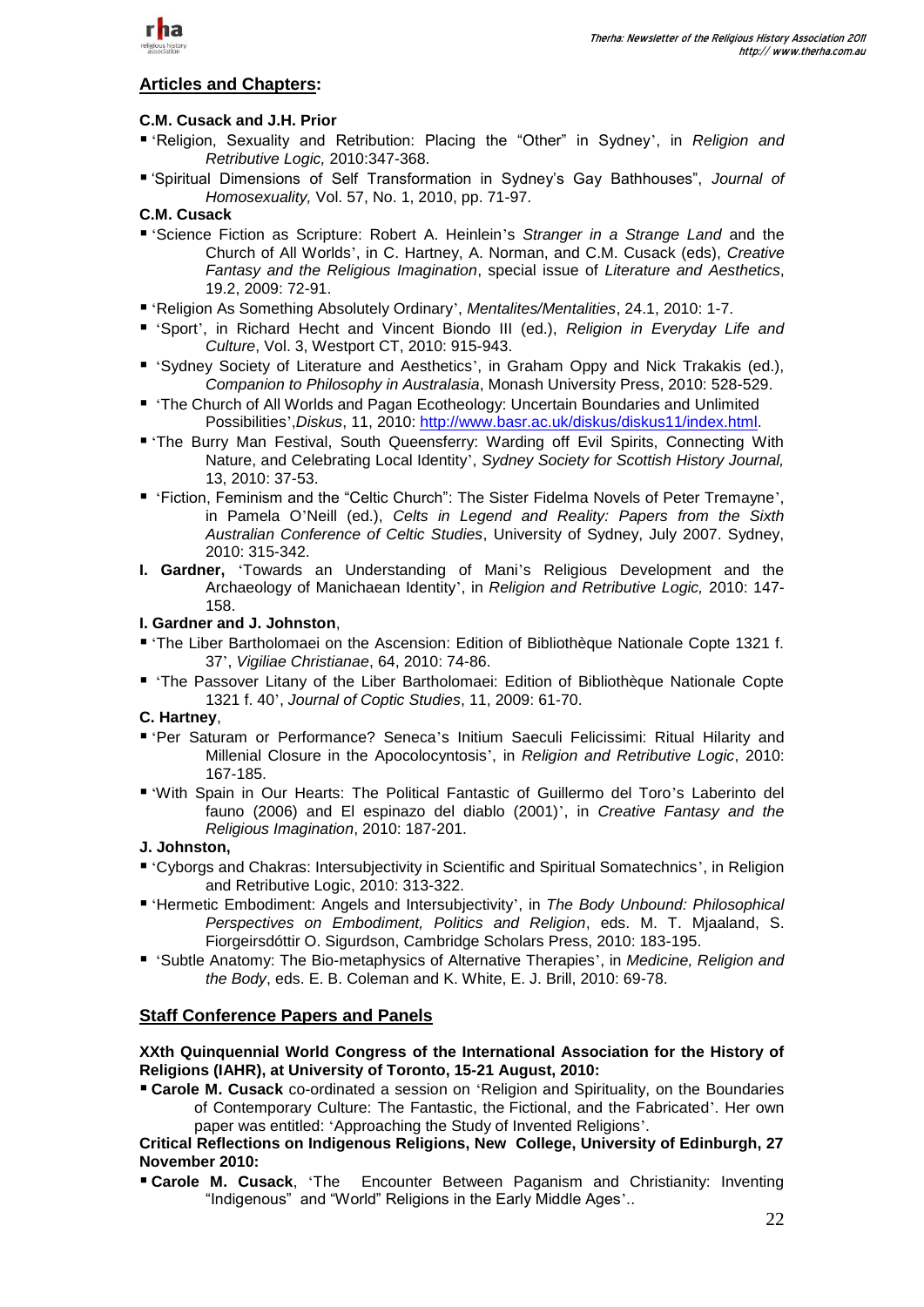

**International Congress of Aesthetics, Peking University, Beijing, August 9-13, 2010:** 

 **Christopher Hartney**, 'Stanley Cavell and Beyond: Perfectionism an Popular American Cinema, circa 1999'.

### **CESNUR,**'**Changing Gods: Between Religion and Everyday Life**'**, Torino, 9-11 Sept. 2010:**

 **Christopher Hartney**, 'Coming Home to Caodaism's Global Aims: Recent Political and Educative Developments of a Vietnamese New Religious Movement.'

**Donner Instituute Conference, Religion and the Body, Åbo / Turku, June 2010:**

**Jay Johnston,** 'The Body in Wellbeing Spirituality: Self. Spirit Beings and the Politics of Difference'.

**The Sophia Centre for the Study of Cosmology in Culture Conference, Bath Royal Literary and Scientific Institute, 24-5 July 2010:**

**Jay Johnston**, 'Astrological Healing: Subtle bodies, Subtle Material and Energetic Healing'.

## **Staff distinctions and Service to the Community**

**Christopher Hartney was elected President of the Sydney Society of Literature and Aesthetics in February 2010.** He is now Editor of the Society's journal *Literature and Aesthetics* (with **Alex Norman**, the SSLA Vice-President). **Carole M. Cusack** has been appointed to the Editorial Board**.**

**Carole M. Cusack** has been appointed to the Editorial Board of the monograph series Sophia Studies in Cross-Cultural Philosophy of Traditions and Cultures, published by Springer.

**Carole M. Cusack** has been appointed Joint Series Editor (with **James R. Lewis** of Tromso University) of the Brill Handbooks of Contemporary Religion series.

**Jay Johnston** (and **Paul Hedges** from Winchester University) have been appointed as the new Co-Editors of the *Australian Religion Studies Review.*

## **Postgraduate and Honours Graduations**

#### **PhDs awarded during 2010**

**Alex Norman,** 'Spiritual Tourism: Secular Understanding of the Self in the Mirror of Religious Practice'.

**David Starling,** 'Not My People: Gentiles as Exiles in Pauline Hermeneutics'.

#### **Honours theses completed during 2010:**

**Venetia Robertson,** 'The Animal that Therefore I am: Anthrozoomorphic Identity in the Online Therianthropy Movement'.

**Eva Shepherdson,** 'Hayao Miyazaki and the Re-enchantment of the Modern World: A Narrative which Transforms the Real'.

**Simon Theobald,** 'Without my iPhone, I'm lost!'.

#### **Student Prize Winners (2009 awarded 2010)**

**Sarah BALSTRUP** (G.S. Caird Scholarship II) **Simon THEOBALD** (G.S. Caird Scholarship III) **Camilla CROSSING** (Rachel McKibbin Prize) **Samuel MEENAHAN** (John Cooper Memorial Prize – undergraduate) **Alex NORMAN** (John Cooper Memorial Prize – postgraduate)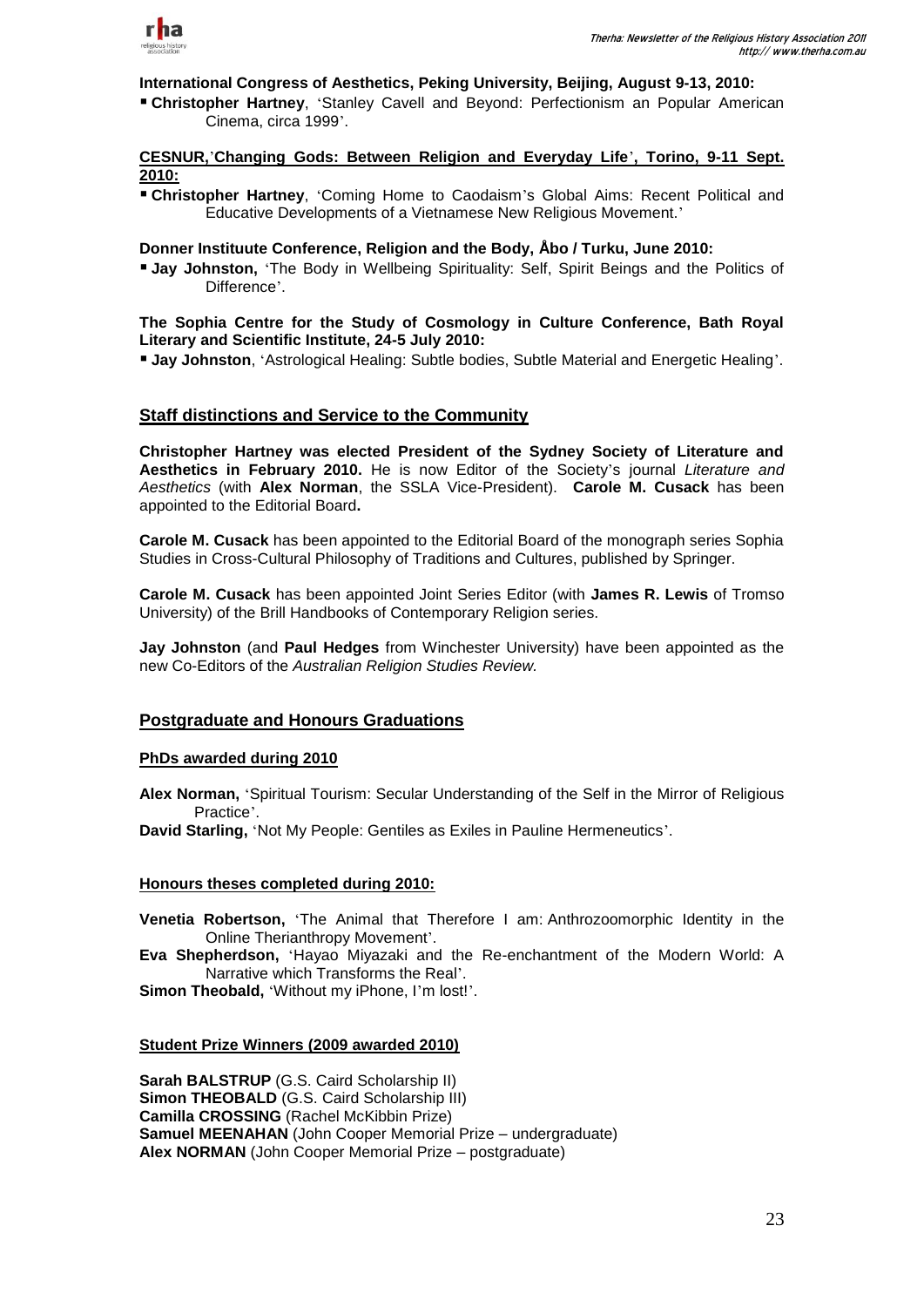

## **Studies in Religion Open Research Seminar**

#### **March 9:**

**Christopher Hartney:** 'The Origins of "Religion", Cicero as "Comparative" Religionist'.

## **March 23:**

**Merrilyn Mansfield** (PhD candidate): 'The Way of the Lord: A Baptist Oral Tradition'.

#### **April 13:**

**Frances di Lauro** (PhD candidate): 'Bruno Latini's Mentorial Character: Examining Dante's Punitive Systematics'.

#### **April 27:**

**Zoe Alderton** (PhD candidate): 'Gannets, Moses, and Gates: Exploring the Symbology of Colin McCahon'.

#### **May 11:**

**Pheroza Daruwalla** (PhD candidate): 'SEEDS - Raising Diasporic Altruism'.

#### **25 May:**

**Sarah Penicka-Smith** (PhD candidate): 'Four years on: The almost complete, not-quitecomprehensive first reception history of Robert Graves's *The White Goddess* (1948)'.

#### **August 17:**

**Paul Terracini** (PhD candidate): 'Moyes, Menzies and Vietnam - New Insights into the Correspondence Between the Prime Minister and the Bishops'.

#### **August 31;**

**Elisha McIntyre** (PhD candidate): 'Special Features: behind the scenes of religious comedy, or, what becomes of the fieldwork fantasy?'.

#### **September 7:**

**Yvette Debergue** (PhD candidate): 'Brother, can you spare a paradigm: A postgraduate journey through the quagmire of gender and heresy'.

#### **September 12:**

**Renee Lockwood** (PhD candidate): 'Corporate Religion: Locating the Spiritual in the Spiritless'.

#### **October 5:**

**Johanna Petsche** (PhD candidate): 'Accessing Planet Gurdjieff: My Experiences Writing on the Music of Gurdjieff & the Challenge of Interviewing Gurdjieffians'.

#### **(On Sabbatical at the University of Edinburgh)**

**Carole M. Cusack**, 'An Enlightened Life in Text and Image: G. I. Gurdjieff's Meetings With Remarkable Men (1963) and Peter Brook's Meetings With Remarkable Men'(1979)', Religious Studies Research Seminar, 3 November 2010.

#### **Correspondent: Professor Iain Gardner, University of Sydney**

# **AUSTRALIAN CATHOLIC UNIVERSITY**

#### **Campuses in Brisbane, Sydney (Strathfield and North Sydney, Canberra, Melbourne and Ballarat)**

## **Centre for Early Christian Studies**

2010 was another busy year for the Centre for Early Christian Studies at ACU.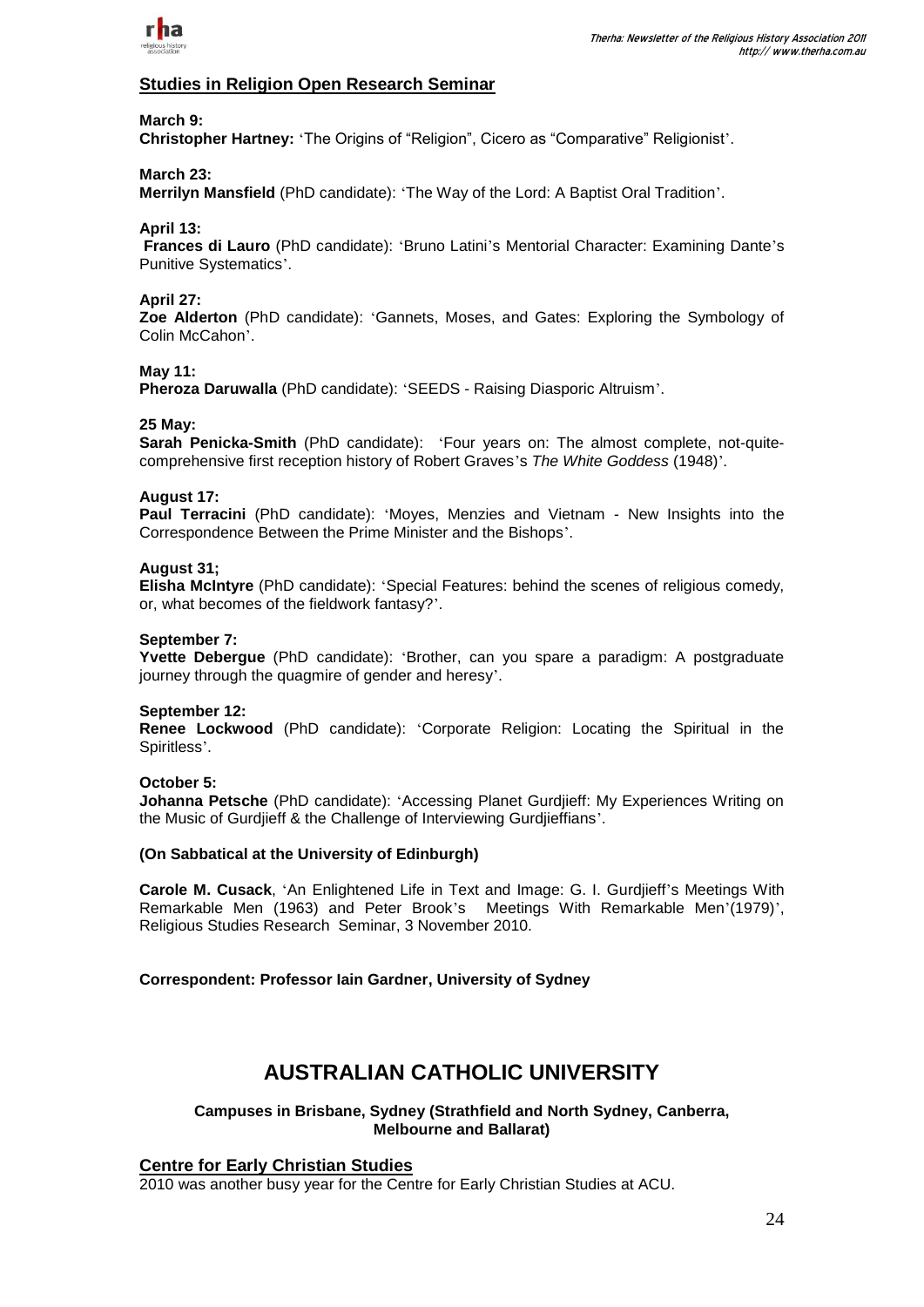

## **Conferences**

The sixth and final international conference on Prayer and Spirituality in the Early Church was held at ACU in Melbourne in July. The proceedings, "Politics and Religion", will be published by St Pauls Press at the end of this year. A new conference series, entitled The Early Christian Centuries, will be launched in 2013. The Asia-Pacific Early Christian Studies Society (APECSS) met this year in Melbourne to discuss future plans and collaborations, especially with our Japanese and Korean colleagues. Members of APECSS attended the Korean Studies in Religion conference in Seoul, in March 2010.

## **Grants**

Chief investigators **Pauline Allen and Bronwen Neil** continued their work on the project *Crisis management in late antiquity: the evidence of Episcopal letters* (ARC Discovery Project 2010-2012), with the assistance of **Dr Stephen Lake** from University of Konstanz, as Research Associate. **Geoffrey Dunn** continued work on his project *The Clash of Sacred and Secular Authority in the Letters of Innocent I* (ARC Australian Research Fellowship 2007- 2012). Dr Dunn has taken over as editor of the *Journal of the Australian Early Medieval Studies Association*. Volume 6 will appear next month.

## **Seminars and Publications**

A volume of collected essays by members of the Centre entitled "Crisis Management in Early Christianity" will be published by Continuum publishers (UK and USA) in 2011.

A joint initiative with **Andrew Gillett at Macquarie University** resulted in the seminar ―Epistolary Conversations‖ held at Macquarie on 15 November. Four members of CECS and three colleagues from Macquarie presented papers on letters and letter-writing from 250BC to the early medieval period. CECS and its partner institution Crossway College Brisbane (Baptist) organized an annual seminar of the Brisbane Seminar Group for the New Testament and Early Christianity at Crossway College in May 2010. The next seminar will be held at ACU in May 2011.

## **Teaching**

The Centre continues to teach online language courses in Ecclesiastical Latin (A and B), New Testament Greek (A&B) and Biblical Hebrew. For further details please contact **Bronwen Neil** [\(bronwen.neil@acu.edu.au\)](mailto:bronwen.neil@acu.edu.au).

## **School of Theology**

#### **Publications of an Historical Nature**

- **Ismail Albayrak**, "The veneration of saints and sanctity in the Islamic tradition," in Alan Cadwallader(ed), *In the land of larks and heroes: Australian reflections on St Mary MacKillop*;(Hindmarsh:ATF Press, 2010).
- Alan Cadwallader, "The Local and the Universal: Anglican Appreciation of the Saints and Mary MacKillop,", Australian eJournal of Theology 15, (2010).

## **Geoffrey Dunn**,

- "Deacons in the Early Fifth Century: Canonical Developments under Innocent I," in Diakonia, Diaconiae, Diaconato, Semantica e storia nei padri della chiesa, XXXVIII Incontro di stuiosi dell'antichita cristiana, Roma 7-9 maggio 2009, Studia Ephemeridis Augus tinianum Augustinianum, 117 (Rome; Institutum Patristicum Augustinianum, 2010).
- "Easter and the Battle of Pollentia", Journal of Religious History 34 (2010).
- "Roman and North African Christianity", in D.Jeffrey Bingham (ed), *The Routledge Companion to Early Christian Thought* (Abingdon, Routledge, 2010).
- **Bronwen Neil,** "Models of Gift Giving in the Preaching of Leo the Great," *Journal of Early Christian Studies* 18:2 (2010).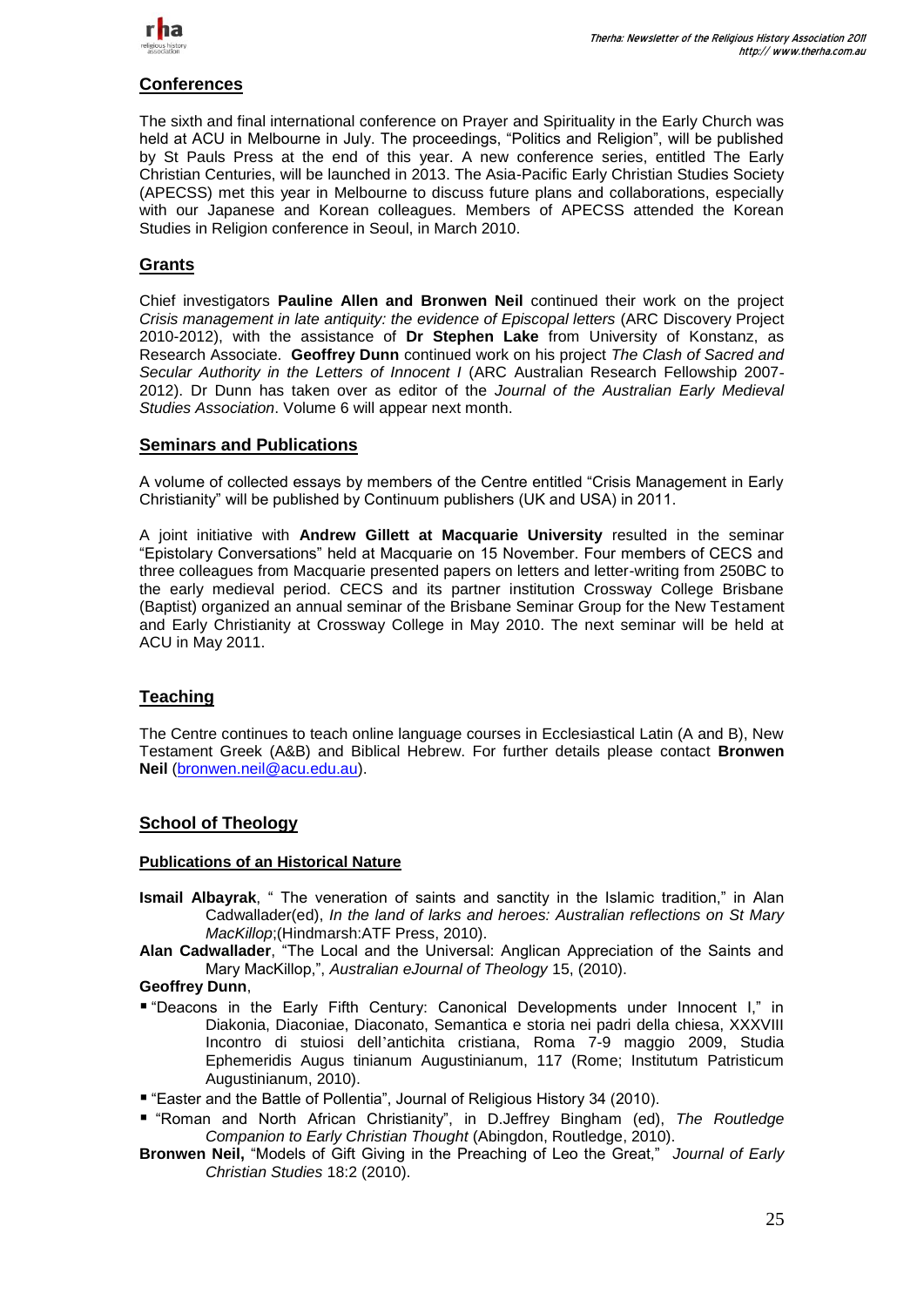

**Malcolm Prentis**, "Binding or Loosing in Australasia: some trans-Tasman Protestant Connections‖, *The Journal of Religious History*, 34, 3, September, 2010.

# **Golding Centre (GC) for Women**'**s History, Theology and Spirituality**

## **Publications**

**Rosa MacGinley** , "An Eloquent Witness - The Sisters of Our Lady Help of Christians, *Sydney",* St Pauls Publications, 2010. [This commissioned book was launched on the 10 October 2010 at the Catholic Institute of Sydney (CIS) by Bishop Geoffrey Robertson. The history of the Sisters of Our Lady Help of Christians as it emerges in this carefully researched book is both heroic and very human. It embraces work with the aboriginal people in the Kimberley area and pioneering missionary service on the tropical Palm and Fantom Islands off the northern coast of Queensland as well as the mundane ministry of service in the Manly and Springwood seminaries.]

**Mary Clark**, *Loreto in Australia,* Sydney, University of New South Wales Press, 2009.

**The Australasian Catholic Record Vol 87. No 1, January 2010 had as its theme "Women"** Religious and Australian Culture". The lead essay was "Irish Women Religious and their Convent High Schools‖, **Rosa MacGinley**.

## **This was followed by:**

- "The Contribution of Women Religious in Rural Australia", Marie Crowley;
- "Catholic Sisters and Australian Social Welfare", Lesley Hughes;
- "Australian Sisters of Mercy as Missionaries in Papua New Guinea: Following Paths of Mercy Beside Peoples of Ancient Melanesian ", Teresa Flaherty;
- ―Feminism and Women Religious‖, **Heather O**'**Connor**.

## **Celebration of Research**

Each year the Golding Centre organises a colloquia day consisting of three colloquium. The idea is to encourage and celebrate research, especially recent doctoral theses particularly those of women researchers (often mature aged) but not exclusively and there are always some men in the group and not infrequently men presenters.

Another factor which informs the day is that it is organised to proceed in a leisurely manner. At the conventional conference papers are usually 20 minutes in length and often the allocated 10 minutes discussion is truncated. At the GC annual colloquia a 30-40 minute presentation is followed by conversation of approximately equal time led by someone who has a special interest in the subject. Each colloquium leads into a recess period such as morning tea etc.

The presentations for the 2010 Colloquia were based on the following theses:

- ―Evelyn Underhill (1875-1941), religious writer, spiritual director and exponent of Christian spirituality", Marie Crowley
- "A History of Holy Cross College, Woollahra, 1908-2001: A Microstudy of Catholic education in the Archdiocese of Sydney in the Twentieth Century", Janice Garaty
- "Disorderly Women and the Order of God: An Australian Feminist Reading of the Gospel of Mark‖, **Michelle Connolly**

## **Research**

## **Golding Centre Research is being undertaken in the following areas:**

Contribution of women religious congregations to the civic community in a regional area;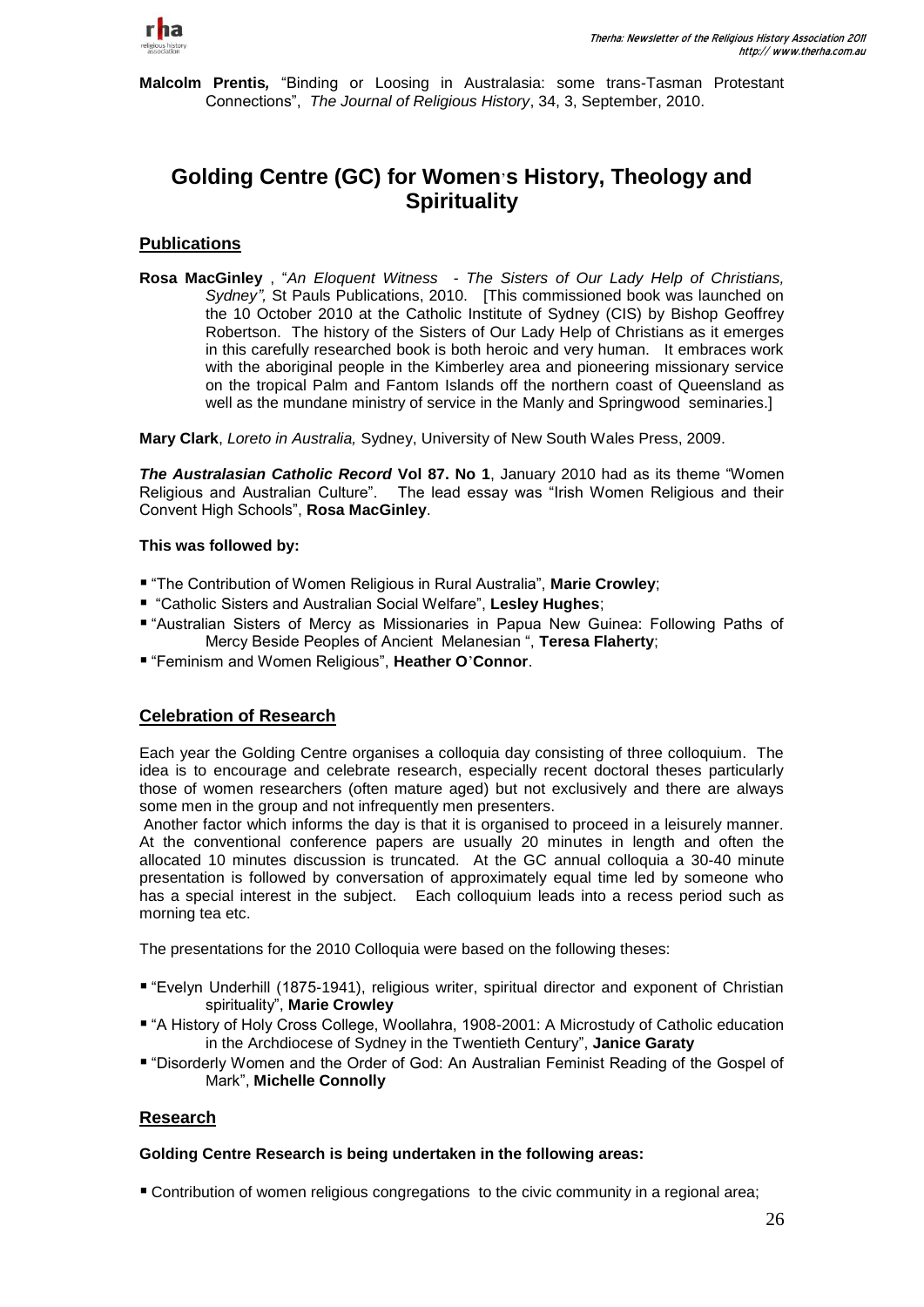

- History of the Sisters of Mercy of Australian in Papua New Guinea ,1956 2006;
- The Catholic community and women suffrage in Victoria, focusing especially on the Catholic Women's Social Guild;
- Women religious and institutional child care in Australia; contribution of a dedicated group of Anglican Women in the Anglican Sydney Dioceses to the production of an appropriate response to sexual abuse in the Anglican Church; the history of the Convent school in Australia.

## **Of Interest**

## **Italians in Australia**

**Dr Stephano Girola,** a Church history lecturer on the ACU Brisbane campus has published two books looking at various aspects of the Italian community in Australia. The first was *Veni Mittere – I have come to bring fire,* which commemorates fifty years of the Italian Catholic Federation (ICF) in Australia. The ICF was originally established in Melbourne to help Italian migrants to settle successfully in Australia by assisting them with work opportunities, social events and encouraging participation with their local Church.

The second book is titled *Nagoyo: The life of Don Angelo Confalonieri among Australian Aborigines, 1846-1848.* This book looks at the life and experiences of the first Catholic missionary in the Northern Territory. Dr Girola co-authored this publication and wrote the chapter on Catholic missions among Australian indigenous people in the 19<sup>th</sup> century. Born in 1813, Confalonieri was a diocesan priest who spent a few challenging years living alone among indigenous people in Australia. During this time he managed to acquire a good knowledge of the two local languages, Iwaidja and Garig. Unlike most missionaries, Confalonieri tried to follow the local indigenous groups in their movements and share as much as possible in their lives. He did however have a sense of cultural superiority.

Presently both books are only available in Italian but English translations are being considered.

## **Uniting Church Archives**

The Uniting Church Archives in NSW/ACT has been through a change this year. The Synod of NSW/ACT has put the management under the Board of Education rather than with the Uniting Church Records and Historical Society as before, and the administration has moved to the Camden Theological Library at the Centre for Ministry at North Parramatta. The Archives' Library (of parish histories, biographies etc) has been integrated in the Camden and high-use records (e.g. church papers, minutes of assemblies and conferences, baptismal registers) are held on-site but bulk boxes of low-use records have been put into commercial storage and can be retrieved for a fee.

As part of the restructure, the renamed Uniting Church Historical Society will concentrate on Promoting church history, including through its journal, Church Heritage, public lectures and by recruiting volunteers for projects in the Archives.

#### **Contact information:**

Archives and Research Centre, Mildred Parker Room, Centre for Ministry, 16 Masons Drive, North Parramatta, NSW 2151. Ph/Fax (02) 8838 **Malcolm Prentis**

#### **Correspondent: Sophie McGrath, Australian Catholic University, Strathfield Campus**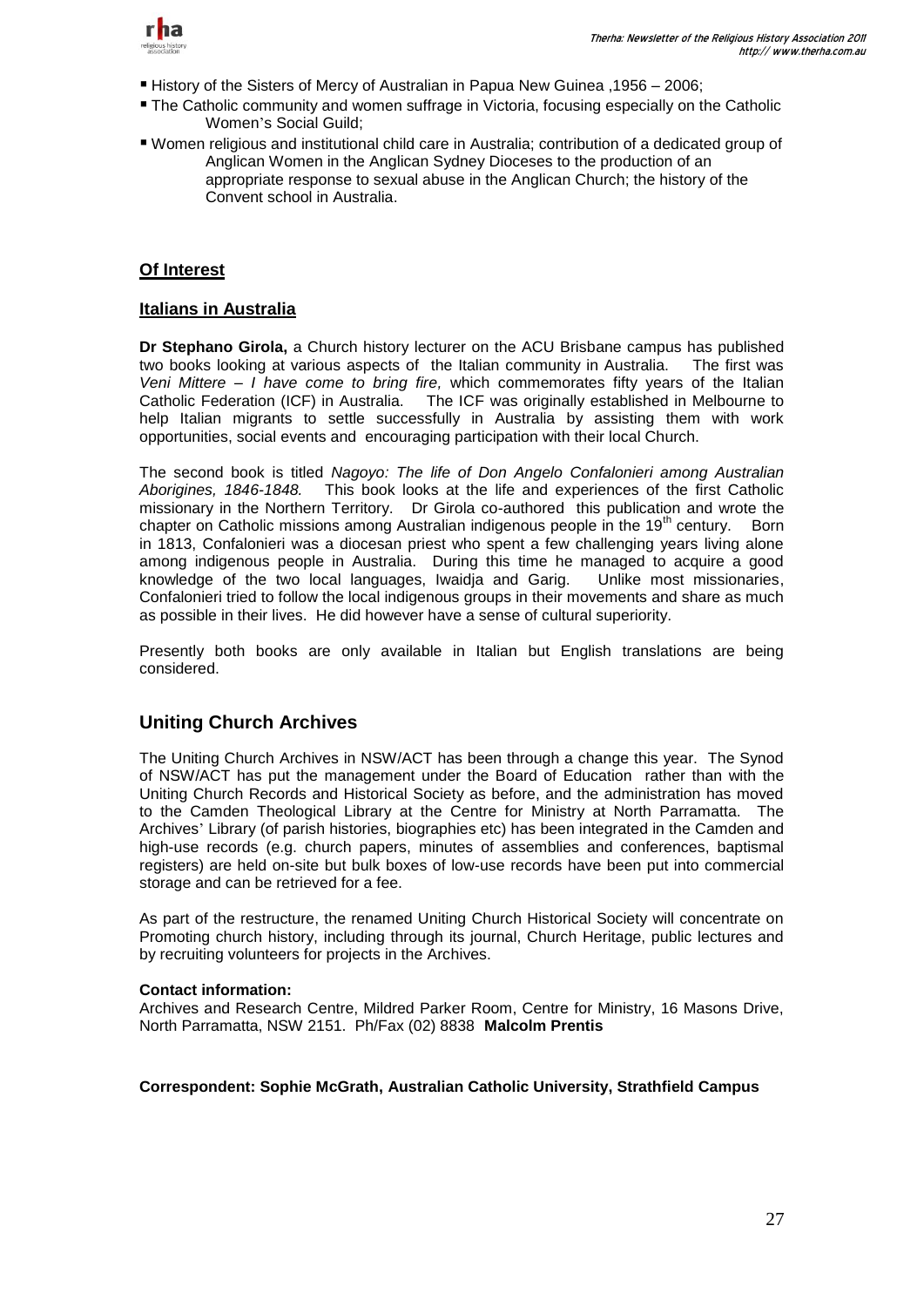

# **OBITUARIES**

### **ALAN GILBERT (1944-2010)**

When Alan and I were colleagues at UNSW in 1980 and 1981 his remarkable career was beginning its metamorphosis from distinguished scholar to outstanding administrator. Sadly, but very understandably, the two roles proved largely incompatible and this was to be reflected in his involvement with the Association for the *Journal of Religious History*, of which he was a member from 1975 to 1991 as well as serving as an Associate Editor for the journal from 1980 to 1991. His resignation in 1991 corresponded with his becoming vice-chancellor of the University of Tasmania and thereafter I remember his regretfully having to decline invitations to undertake tasks for the journal such as reviewing books. One of the many tragedies of his unexpected death of a heart condition at the age of sixty five, after he had retired as Vice-Chancellor of the University of Manchester, was that he had intended to return once more to the life of scholarship.

As an administrator he was determined to make a difference and once he had brought about major and lasting change he moved on to a new challenge. His administrative skills were honed while at UNSW (Kensington) from 1973 to 1981, before moving on to a chair at UNSW (ADFA) in 1981 which led to a term as acting rector and then a return to Kensington as Pro-Vice-Chancellor (research) from 1988-91. This provided the appropriate background for his first vice-chancellorship, at the University of Tasmania, Hobart from 1991 to 1995, where he oversaw the complex merger of the university with the Launceston-based Tasmanian State Institute of Technology. His success in doing so led to his appointment as Vice-Chancellor of the University of Melbourne from 1996 to 2004. Here he introduced some important innovations some of which were successful in positioning Melbourne near the top of the Australian academic league table though others, such as the short-lived Melbourne University Private (1998-2000), were less so. His reputation as an energetic and innovative academic leader led in turn to his appointment as the inaugural vice-chancellor of the University of Manchester where, as in Tasmania but on a much larger scale, he had to meld together two different institutions, the Victoria University of Manchester and the University of Manchester Institute of Science and Technology.

As a scholar, too, Alan brought to his work on the history of British religion considerable energy and a capacity for innovation. After taking a BA and MA in history at ANU (followed by a lectureship at the fledgling University of Papua New Guinea from 1967 to 1969) he graduated with a doctorate from Nuffield College, Oxford in 1973. This was an institution devoted to the social sciences and its character was reflected in Alan's doctoral thesis, "The Growth and Decline of Nonconformity in England and Wales with Special Reference to the Period before 1850: An Historical Interpretation of Statistics of Religious Practice" with its emphasis on weaving together history with insights from the social sciences and, as its title suggests, a strong emphasis on using quantitative evidence. The thesis provided the foundation for his acclaimed work, *Religion and Society in Industrial England: Church, Chapel and Social Change1740-1914* (1976). This reflected the then buoyant condition of social history with its willingness to try new methods and to learn from the other disciplines especially sociology. In Alan's hands the study of religion became a way of grasping the broader contours of changes in English society as it underwent the momentous changes linked with that great watershed in human history, the Industrial Revolution. One of the major concerns of the work — the evaluation of the argument of the great French historian, Elie Halévy, that England avoided an equivalent of the French Revolution because the potential leaders of such a movement turned to Methodism with its emphasis on political conservatism — was the subject of an article in *The Journal of Religious History*: "Methodism, Dissent and Political Stability in Early Industrial England" (10, no. 4 (1979), pp.381-99). For Alan, radicalism in traditional English society, with its close linkage between the established church and the state, took on forms wider than parliamentary political activism: rejection of the established church in the manner of the Methodists was itself a form of radicalism which challenged the established order. Part of the impact of Alan's first book was the firm evidence that it provided in the form of statistics and this contribution to the field was strengthened by the work which he co-authored with his Oxford supervisor, Robert Currie (along with Lee Horsley), *Churches and Churchgoers: Patterns of Church Growth in the British Isles since 1700* (1977). One particular body of sociological theory in which Alan was especially interested was the work on secularisation, something which led to his last work, the short but innovative *The Making of Post-Christian Britain: A History of the Secularisation of Modern*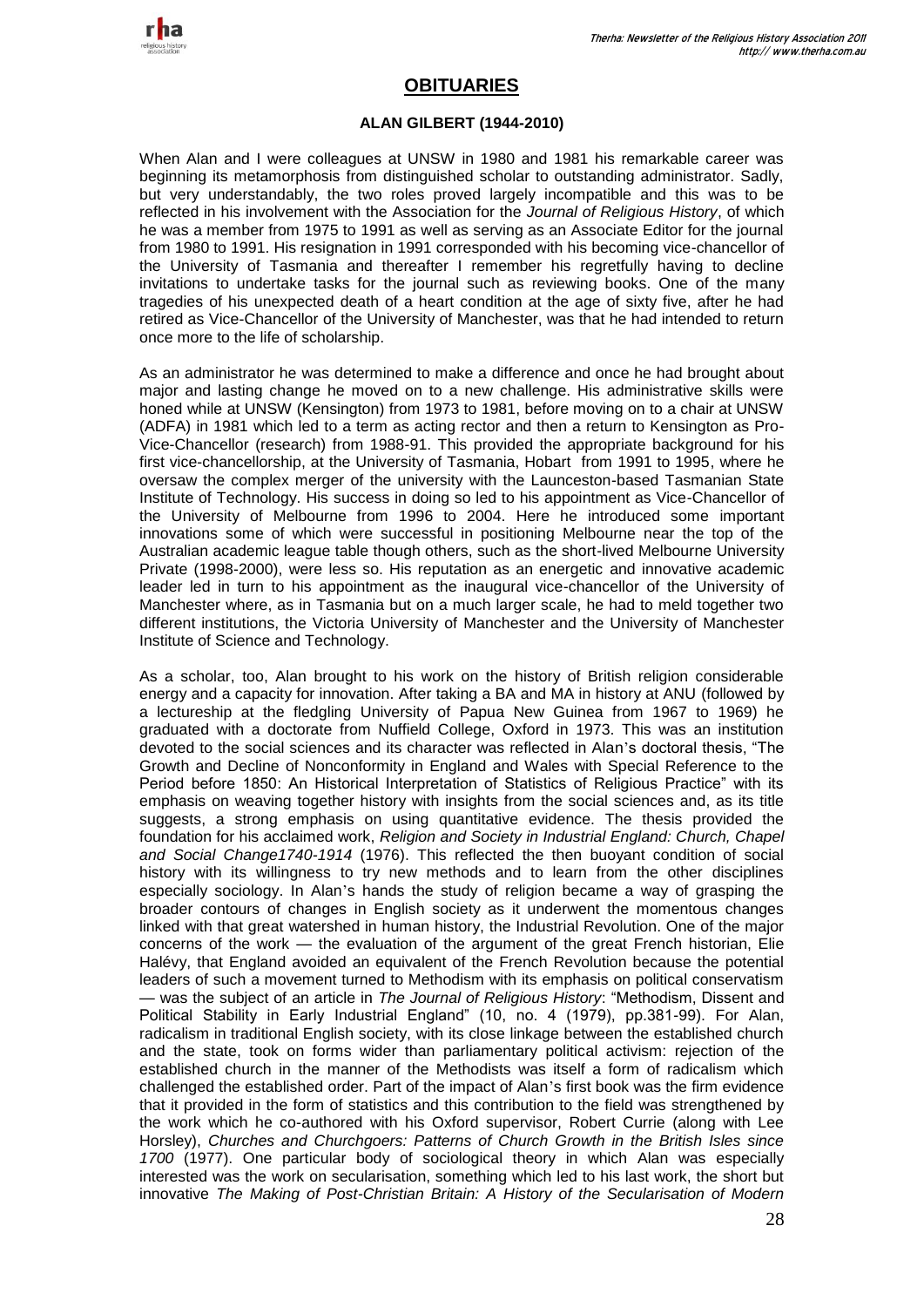

*Society* (1980). Thereafter Alan the scholar more and more had to give way to Alan the administrator though he was one of the four editors of the eleven-volumed, *Australians: A Historical Library* (1987), occasioned by the bicentenary of the establishment of European Australia in 1788. This led to the second of Alan's two articles in the journal, "Religion and the Bicentenary‖ (15, no. 1 (1988), 12-19.

Alan's, then, was a varied and highly productive career which was deservedly recognised by honours such as the award of the Officer of the Order of Australia in 2008. Whatever he undertook, whether as a scholar or an administrator, was the subject of his considerable energy and clarity of thought. He was determined to leave his mark whether in new ways of understanding our past or in new ways in which the traditional institution of the university could better serve its core functions of teaching and research in the future. Though as an administrator he could be very focussed and single minded as a colleague he was quite approachable and did what he could to help junior staff. He is survived by his wife, Ingrid (whom he married in 1967), daughters, Michelle and Fiona, and three grandchildren.

#### **Professor John Gascoigne University of New South Wales**

## **MARLEY (J.F.M.D.) STEPHEN (1926-2010)**

Marlay Stephen, who died on 24 July 2010, was a supporter of the Journal of Religious History from its inception. His luminous article on 'Liberty, Church and State: Gladstone's Relations with Manning and Acton, 1832-70' was published in the fourth number (December 1961). He became a member of the Association in 1964 and an Associate Editor in 1966, continuing in the latter position until 1982 and in the former to 1994. The qualities he showed as Associate Editor were those apparent also in his teaching and scholarship.

When he began as Associate Editor, he was Senior Lecturer in History at the University of Sydney. He had had a brilliant school and undergraduate career (first in the state in Leaving Certificate Modern History, 1943, honours in History, 1950). He was strong in both science and humanities and, at university, was attracted first to Medicine, but returned to History. In 1951 he went to Cambridge for research on Gladstone's ecclesiastical policies, from which the 1961 article derived. On his return to Sydney he taught for a time at the School of Pacific Administration before rejoining the History Department at Sydney in 1959.

His teaching was in British history. He was preoccupied with the great nineteenth-century issues: liberty and authority, church and state, the individual and the institution. John Gascoigne, a student in his second-year course, says: 'The debates were very real to him and he conveyed something of the intensity of feeling they provoked and often had a telling anecdote to give colour and vitality to the subject. The material was so familiar to him that he generally lectured without notes'. On his role in JRH, I have written elsewhere: 'In the JRH editorial group, he stood for the high style, the great tradition in historical writing'.

The article on Gladstone, Manning and Acton was characteristic in many ways. At the time, I was startled by the assertion that the Vatican Council of 1869-70 'was, in every sense, the crisis of the nineteenth century'. But for Marlay's purpose (to explore the point at which individual conscience abdicated before one kind of authoritarianism or another), it was powerfully illuminating. One senses that, in the triangular relationship, explored to a degree psychologically, politically and theologically, Marlay's sympathies were with Acton and his never-completed history of liberty. His quotation from Coleridge early in the piece throws light on his own position: 'He who begins by loving Christianity better than truth will proceed by loving his own sect or church better than Christianityand end in loving himself better than all'.

Marlay had in his career disappointments and frustrations. In scholarly controversy, he defended his views with courage, vigour and pertinacity, never abandoning what John Gascoigne calls his 'old fashioned courtesy'. To his friends he remains, not only a memorable personality, but a mind for which truth was the overriding imperative.

#### **Emeritus Professor Bruce Mansfield**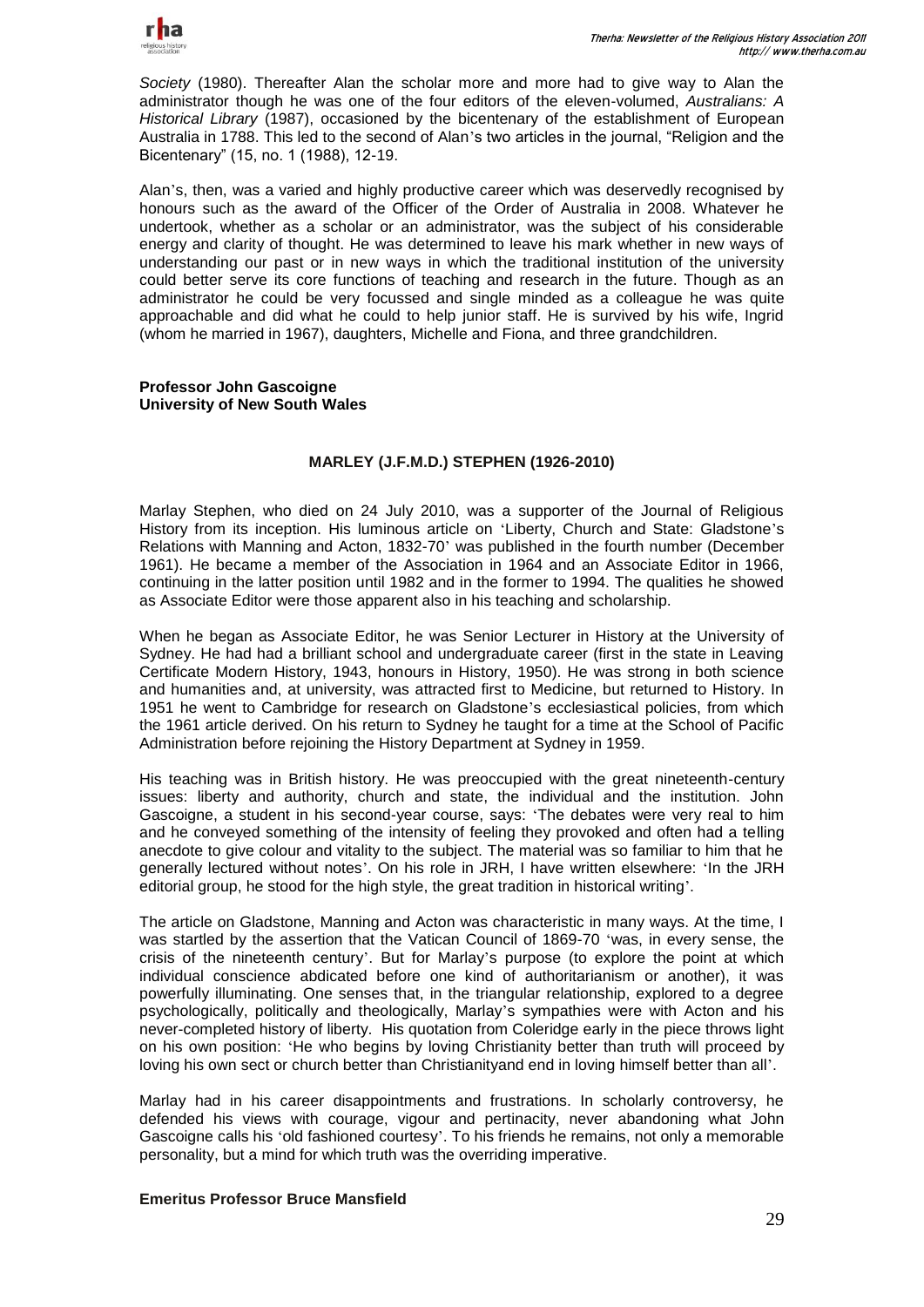

# **Interested in joining The Religious History Association?**

**The easiest way to join the Association is to go to the RHA website and pay online by credit card, either as an ordinary member (\$20.00) or a JRH Subscription member.**

**Full details on the RHA website at [www.therha.com.au](http://www.therha.com.au/)**

**For further enquiries please email Anna Haunton, [jrh@usyd.edu.au](mailto:jrh@usyd.edu.au)**